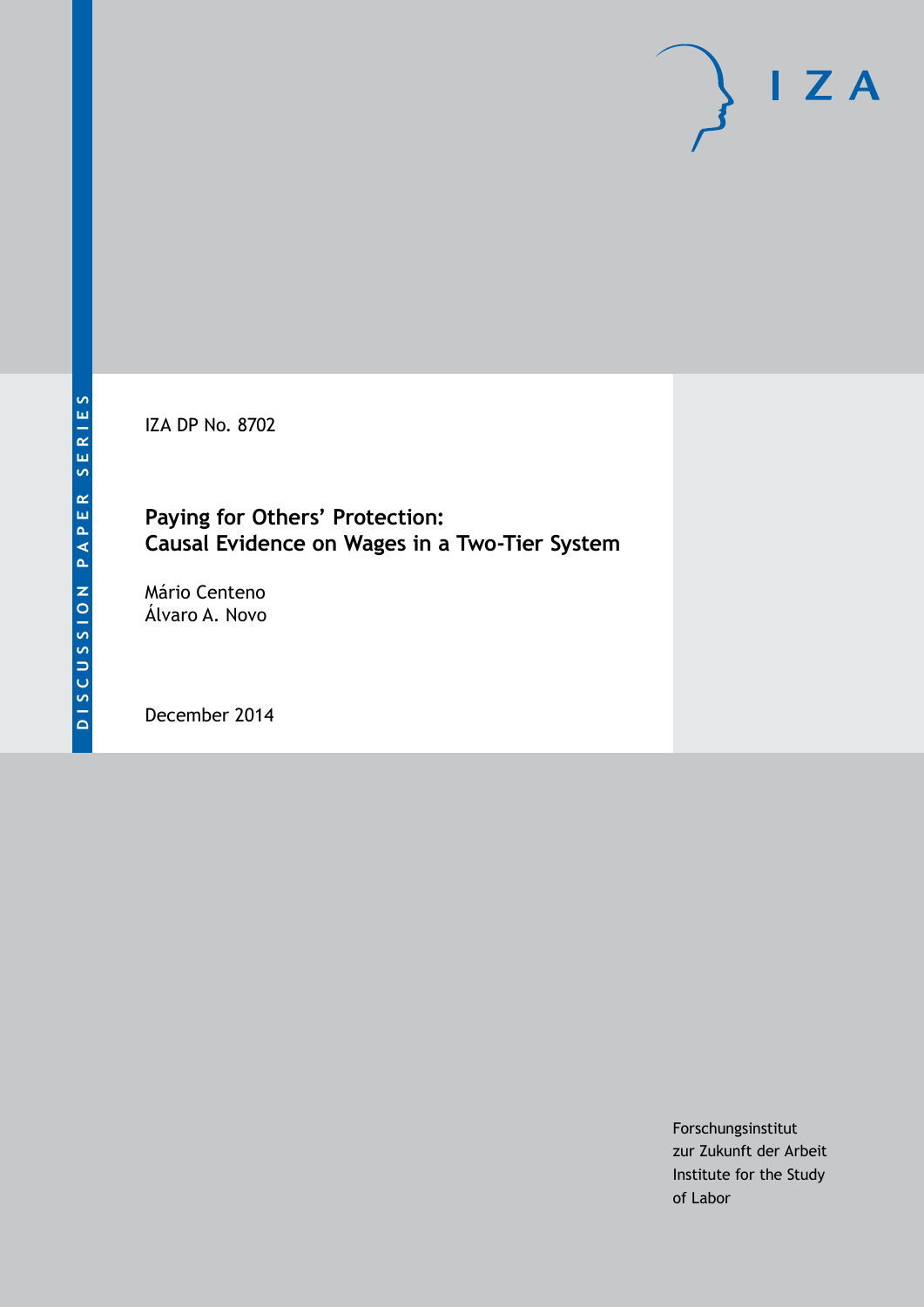# **Paying for Others' Protection: Causal Evidence on Wages in a Two-Tier System**

# **Mário Centeno**

*Banco de Portugal, ISEG, Universidade Técnica and IZA*

# **Álvaro A. Novo**

*Banco de Portugal, Universidade Lusófona and IZA*

Discussion Paper No. 8702 December 2014

IZA

P.O. Box 7240 53072 Bonn Germany

Phone: +49-228-3894-0 Fax: +49-228-3894-180 E-mail: [iza@iza.org](mailto:iza@iza.org)

Any opinions expressed here are those of the author(s) and not those of IZA. Research published in this series may include views on policy, but the institute itself takes no institutional policy positions. The IZA research network is committed to the IZA Guiding Principles of Research Integrity.

The Institute for the Study of Labor (IZA) in Bonn is a local and virtual international research center and a place of communication between science, politics and business. IZA is an independent nonprofit organization supported by Deutsche Post Foundation. The center is associated with the University of Bonn and offers a stimulating research environment through its international network, workshops and conferences, data service, project support, research visits and doctoral program. IZA engages in (i) original and internationally competitive research in all fields of labor economics, (ii) development of policy concepts, and (iii) dissemination of research results and concepts to the interested public.

<span id="page-1-0"></span>IZA Discussion Papers often represent preliminary work and are circulated to encourage discussion. Citation of such a paper should account for its provisional character. A revised version may be available directly from the author.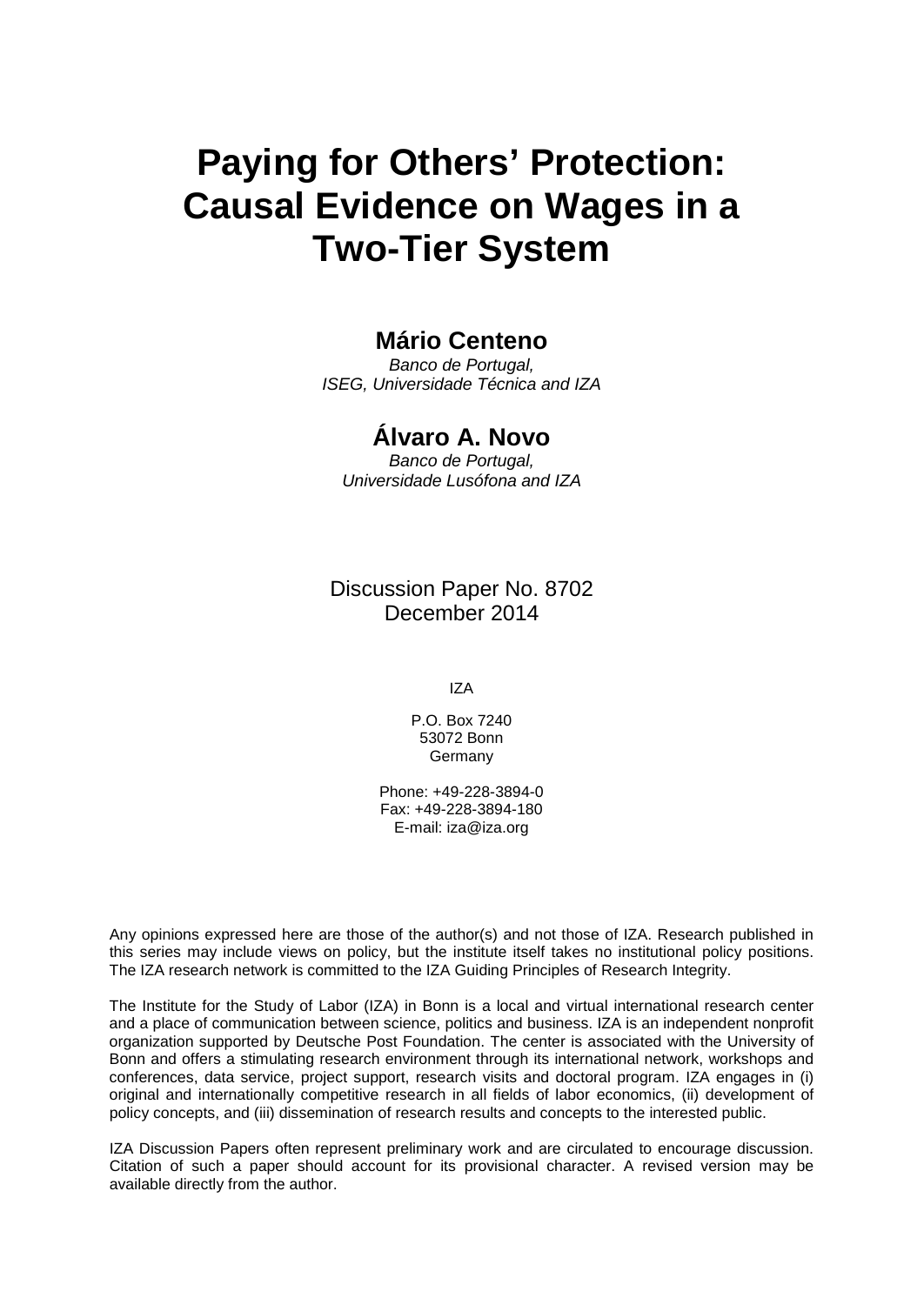IZA Discussion Paper No. 8702 December 2014

# **ABSTRACT**

# **Paying for Others' Protection: Causal Evidence on Wages in a Two-Tier System[\\*](#page-1-0)**

In a segmented labor market, theory predicts that employment protection has an asymmetric impact on entry and incumbent wages. We explore a reform that increased the protection of open-ended contracts for a well-defined subset of firms, while leaving it unchanged for other firms. The causal evidence points to a reduction in wages for new open-ended and fixed-term contracts and no impact for more tenured workers. The reductions estimated for entrants oscillate between -0.9 and -0.5 p.p., covering a significant part of the expected increase in firing costs. Firms with larger shares of fixed-term contracts shifted the burden to these workers.

JEL Classification: J31, J32, J63

Keywords: wages, two-tier systems, quasi-experiment, employment protection

Corresponding author:

Álvaro A. Novo Banco de Portugal Economics Department Av. Almirante Reis, 71-6 1150-012 Lisbon **Portugal** E-mail: [anovo@bportugal.pt](mailto:anovo@bportugal.pt)

We acknowledge the financial support provided by FCT's grant PTDC/EGE-ECO/112177/2009. We would like to thank participants at the Banco de Portugal Conference on the Labor Market, SEEK 2013 in Mannheim, AIEL in Rome, SIE in Bologna and EALE in Turin. We thank the detailed comments by Marike Knoef. Opinions expressed herein do not necessarily reflect the views of the *Banco de Portugal*. Any errors are the responsibility of the authors.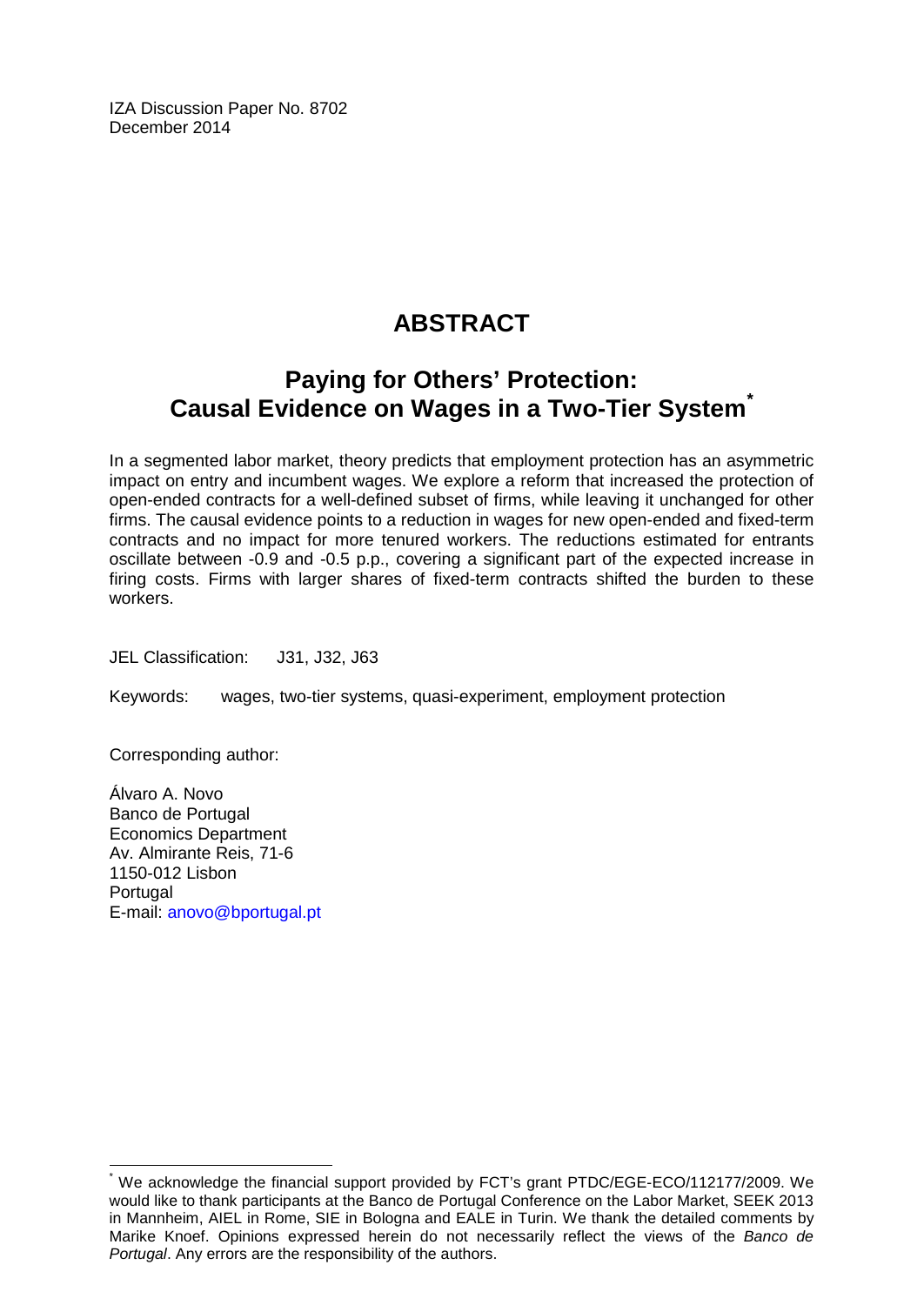# 1 Introduction

In the last decades, partial reforms of European labor markets increased the protection gap between open-ended and fixed-term contracts. Nowadays, due to this two-tier nature of labor markets, 1 out of 6 salaried workers in the Euro area has a temporary contract, but in Spain and Portugal the shares reach one-fourth. Because two-tier systems interfere with the incentives to investment in human capital and, ultimately, with economic growth, it is important to understand the consequences of such partial reforms. In particular, how does a two-tier reform affect wages? And with dual contracts, who pays for the extra protection? We answer these questions in the context of a two-tier reform of the Portuguese labor code that increased the protection of open-ended contracts. The resulting quasi-experiment shows that the additional protection is paid in the form of lower wages, but only among entry jobs.

In competitive markets, [Lazear](#page-21-0) [\(1990\)](#page-21-0) shows that the cost of protection will be passed on to workers in the form of lower wages. This question gains an extra degree of complexity in two-tier systems because protected open-ended contracts coexist with more flexible fixed-term arrangements. For instance, [Boeri](#page-20-0) [\(2010\)](#page-20-0) predicts that increasing the protection of open-ended contracts will lead to a higher wage premium of incumbents over entry jobs. The insideroutsider bargaining model of [Lindbeck and Snower](#page-21-1) [\(2001\)](#page-21-1) has the same impact on wages through a different mechanism. In their model, incumbent workers enjoy a larger bargaining power, which is used to avoid the cost of their own protection. Concurrently, new open-ended or fixed-term contracts, with lower bargaining power, will pay a large share of the total cost of the protection of incumbents.

The growing importance of two-tier labor markets has motivated a resurgence of interest in the topic and [Boeri](#page-20-0) [\(2010\)](#page-20-0), [Bentolila, Cahuc, Dolado and Le Barbanchon](#page-20-1) [\(2012\)](#page-20-1), and [Cahuc,](#page-20-2) [Charlot and Malherbet](#page-20-2) [\(2012\)](#page-20-2) extended the initial work of [Abowd, Corbel and Kramarz](#page-20-3) [\(1999\)](#page-20-3). However, establishing a causal relationship between employment protection and wages has been a challenge for the empirical literature. Two exceptions are [Autor, Donohue III and Schwab](#page-20-4) [\(2006\)](#page-20-4) and [Leonardi and Pica](#page-21-2) [\(2013\)](#page-21-2), but they do not provide direct evidence of the impact of two-tier labor markets. We overcome this by exploring a two-tier reform of the Portuguese labor code implemented in 2004. The reform increased the protection of open-ended employment for firms with 11 to 20 workers (our treatment group), but left it unchanged for all other firms (the control group, which we restrict to firms with 21 to 50 workers).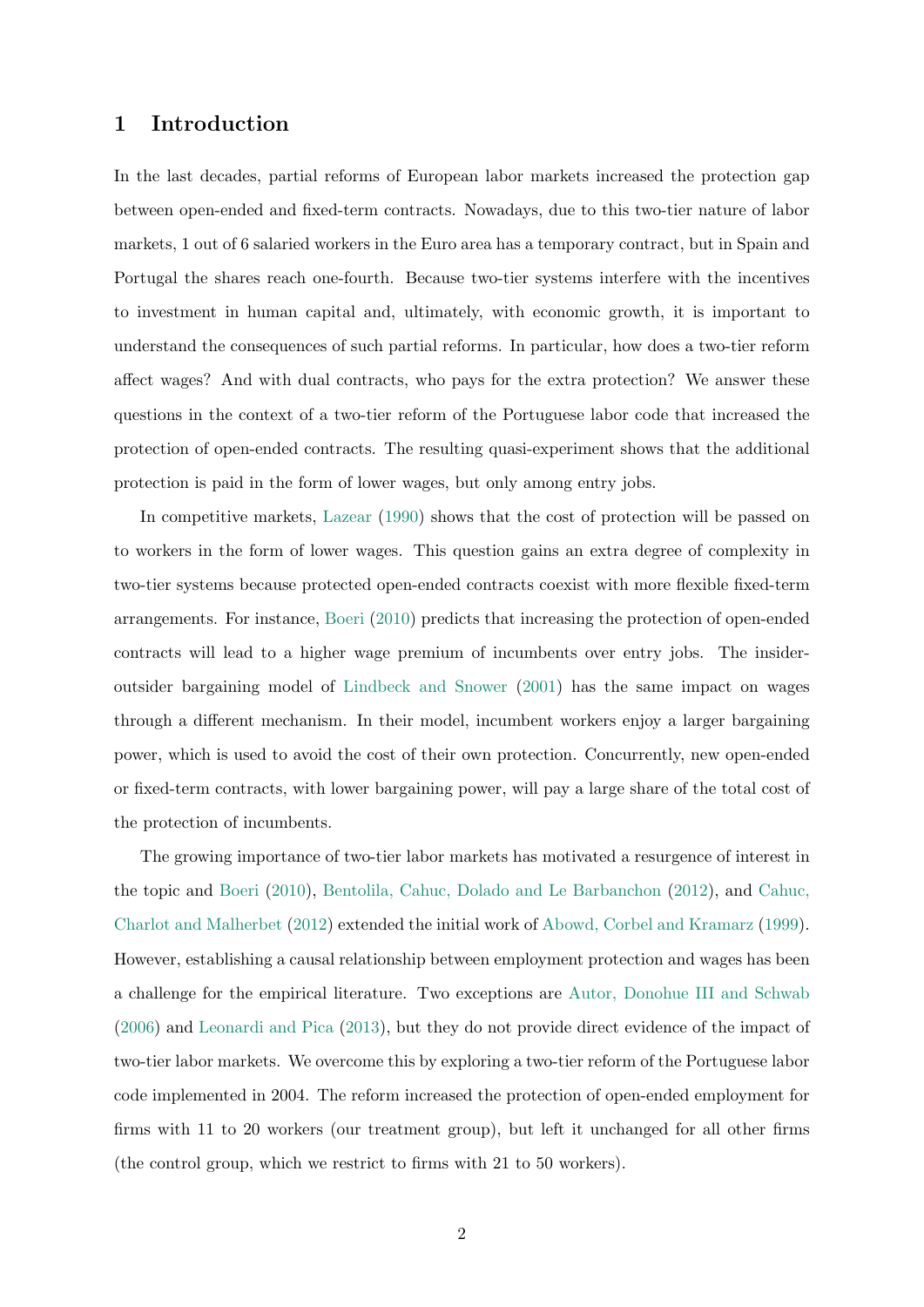In this setting, we ask if wages of workers in treated firms reacted to the tighter employment protection. For that purpose, we use an administrative matched employee-employer dataset, Quadros de Pessoal, covering all private sector matches, for the 2002 to 2008 period. The difference-in-differences estimates indicate that wages in treated firms fell 0.3 percentage points (p.p.). This is true for base wages and total compensation, but also for the hourly counterparts. However, like suggested by the theory, the impact differs markedly between incumbents and new contracts, regardless of the type of contract. We obtain a fall in total wages of new contracts up to 0.9 p.p., while incumbents' are not impacted. Back-of-the-envelope computations suggest that these wage reductions cover at least half of the expected increase in firing costs.

As predicted by theory, increased employment protection results in a larger wage premium of incumbent open-ended contracts. In segmented labor markets, firms shift the cost of employment protection to the less protected segment, circumventing – however inefficiently – part of the effects of the extra rigidity. The new cohort of permanent and temporary jobs ends up paying for the extra protection. The empirical identification of a causal spillover on wages raises additional concerns on the optimality of a labor market split by contract type. Our results favor the adoption of non-discriminating contractual relationships, contributing to the current policy debate on the single contract in European countries.

# <span id="page-4-0"></span>2 The reform of employment protection

The Portuguese labor market is an extreme case of a two-tier system. This section describes a reform that increased the employment protection gap between open-ended and fixed-term contracts. This reform provides the quasi-experimental setting used to analyze the impact of employment protection on wages.

# 2.1 The 2004 reform: More protection for open-ended contracts

The Portuguese labor code offers two contracts concurrently: fixed-term and open-ended contracts. Because there are no major legal restrictions on temporary hiring, the labor code makes the two contracts legal (and economic) substitutes. The difference in severance payments for permanent and fixed-term contracts is minor. The largest contribution to the gap resides in the procedural costs and uncertainty to terminate a match. They are absent at the expiration of fixed-term contracts, but are rather significant for permanent positions. Firing a worker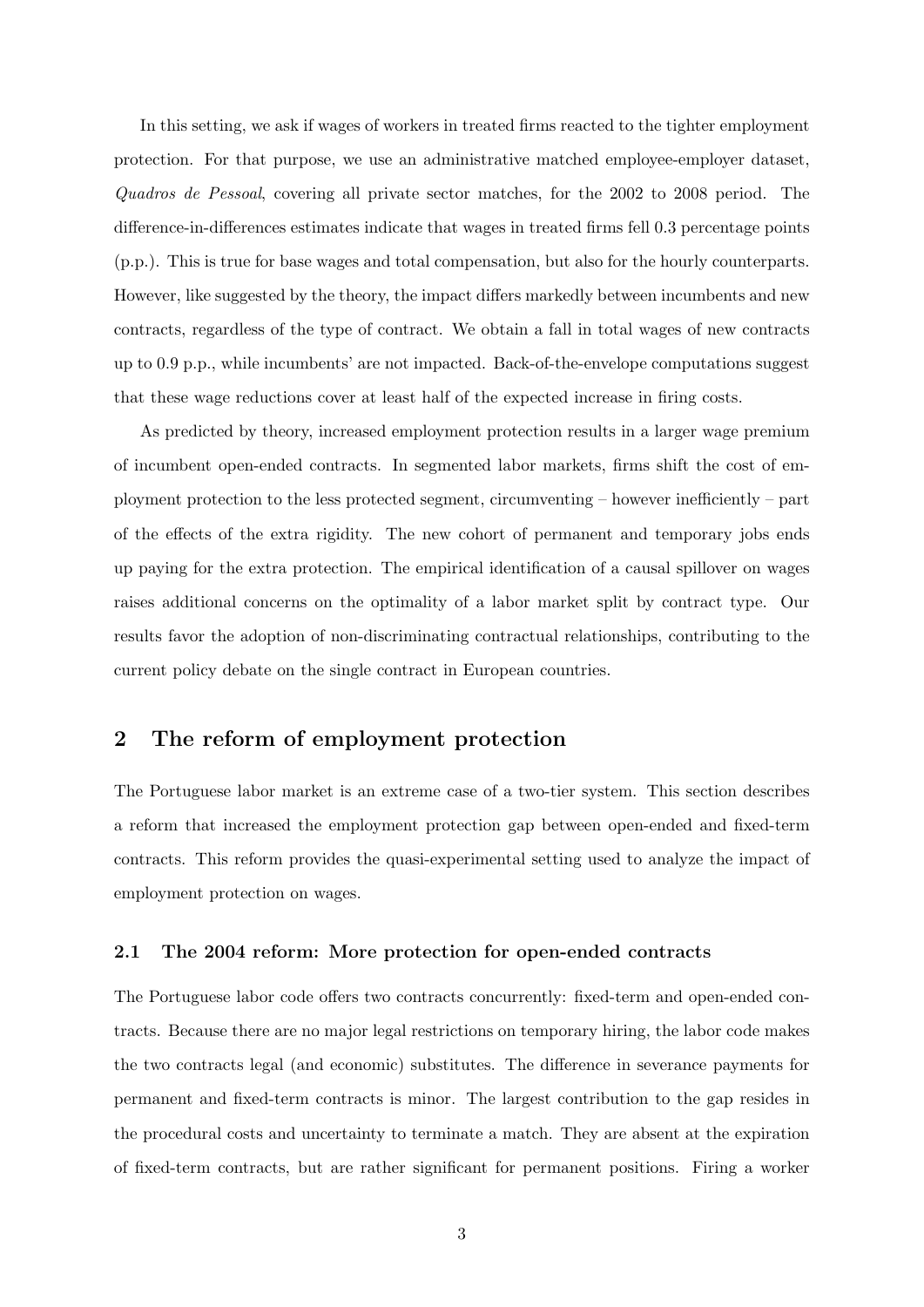implies written procedures and witnesses interviews involving the works council and, if the worker is a union delegate, the union itself [\(Furtado Martins](#page-21-3) [2012\)](#page-21-3). Altogether, the procedures extended the length of dismissal for cause processes, involving legal counselors and administrative costs. Often, to avoid the costs of long and uncertain judicial processes, firms reach out-of-court agreements with the worker. Not surprisingly, these settlements typically exceed the amount awarded in court.

In 2004, a labor market reform increased the procedural costs for a subset of firms, generating a quasi-experimental setting. Before the reform, the law exempted firms with up to 20 workers from the legal procedures listed above. The reform of the labor code changed this threshold to 10 workers (*Decreto-Lei 99/2003*). The protection gap between open-ended and fixed-term contracts widened for a subset of firms (11 to 20 workers), but it remained the same for all other firms. Even though the costs of the procedural requirements are not explicitly defined in the legislation, firms may incorporate these expected costs and adjust wages accordingly.

In the quasi-experimental setting, firms with 11 to 20 workers constitute the *treatment* group; firms with 21 to 50 workers, a subset of those not affected by the reform, constitute the *control group*. The specific choice of control firms was made to guarantee a common trend between treatment and control units in the before period. Firm-size restrictions are common in the literature, e.g. [Burgess, Lane and Stevens](#page-20-5) [\(2001\)](#page-20-5), [Kugler and Pica](#page-21-4) [\(2008\)](#page-21-4), [Martins](#page-21-5) [\(2009\)](#page-21-5).

One problem that may arise with the introduction of thresholds in the legislation is the pooling of firms in one side of the thresholds to avoid the costs of extra protection. The histograms in Figure [1](#page-22-0) show the distribution of firms by size. Before the reform the exemption threshold was at 20 employees (left panel) and after the reform it was at 10 employees (right panel). In both cases, there are no noticeable discontinuities in the distribution of firms. Although it does not rule out strategic behavior by firms, it suggests that the policy does not influence the size distribution; firms adjust other dimensions, such as wages and labor force composition.

### [FIGURE [1](#page-22-0) (see page [21\)](#page-22-0)]

For the identification strategy required by the difference-in-differences estimator, it is worth mentioning that the employment protection legislation reform was part of a more encompassing revision of the labor code, which may cast questions over the causal interpretation of the results.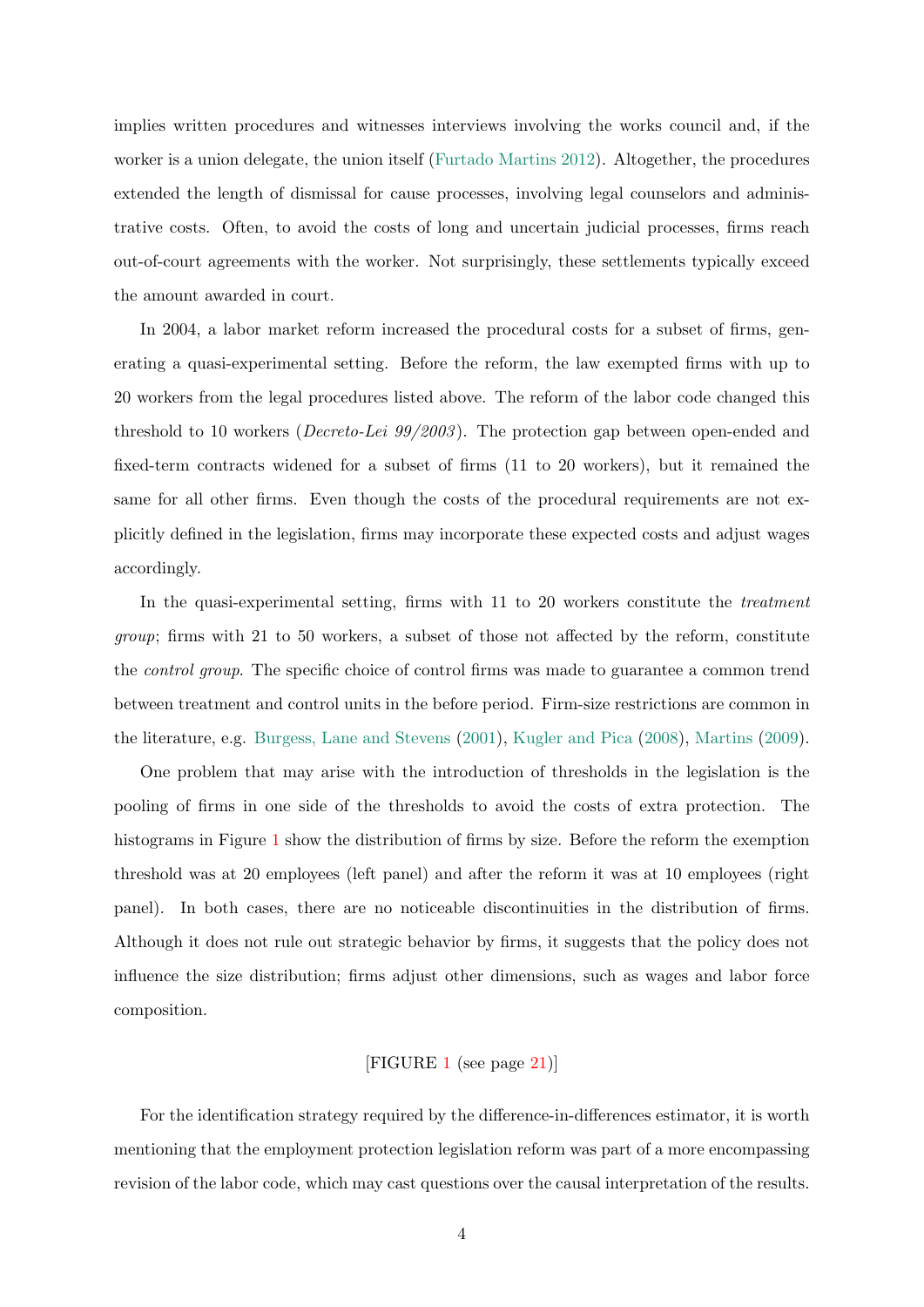For instance, the maximum duration of fixed-term contracts was extended from 3 to 6 years. However, this and other revisions were not specific to the firm size. Following the difference-indifferences identification assumption, these changes, as well as other economy-wide changes, are assumed to affect equally treatment and control groups, canceling in the conditional differencing. Nonetheless, we will perform several robustness checks and test extensively the sensitivity of our results to the specific choice of the treatment and control groups.

# 3 Expected impact on wages

In the competitive equilibrium, with risk neutral workers, a government-mandated transfer in the form of higher employment protection is completely offset by an initial transfer from the worker to the firm [\(Lazear](#page-21-0) [1990\)](#page-21-0). Later, the worker receives the same amount either as higher wages or as a severance payment. However, if there are restrictions to these transfers, e.g. liquidity constraints, such Coasean solutions are not available and the overall impact on wages is negative. The increase in employment protection shifts labor demand inward and creates a deadweight loss, because part of the dismissal costs to the firms are not recouped by the workers and firms are not as profitable as before. In addition, if the extra protection is valued by workers, labor supply will shift outward and wages fall further [\(Summers](#page-21-6) [1989\)](#page-21-6).

In a two-tier labor market, [Boeri](#page-20-0) [\(2010\)](#page-20-0) predicts that an increase in the employment protection for open-ended workers will increase their wage premium over fixed-term workers. The impact on wages reflects the reduction in the conversion of temporary matches into permanent ones, the increase in the destruction rate of fixed-term contracts and the reduction in the job loss rate of permanent contracts. The model does not offer a clear prediction about the impact on the wage level of permanent and temporary matches separately, but only on the widening of the wage gap. The result rests on the assumption of substitutability between the two contracts. If, instead, these matches are poor substitutes, the impact will be tamed.

The [Lindbeck and Snower](#page-21-1) [\(2001\)](#page-21-1) bargaining model predicts also a larger wage gap. With dismissal threats more costly, firms lose bargaining power over incumbent workers, leading to higher wages for open-ended contracts. The outsiders, with less bargaining power, stand to lose, in the form of lower wages.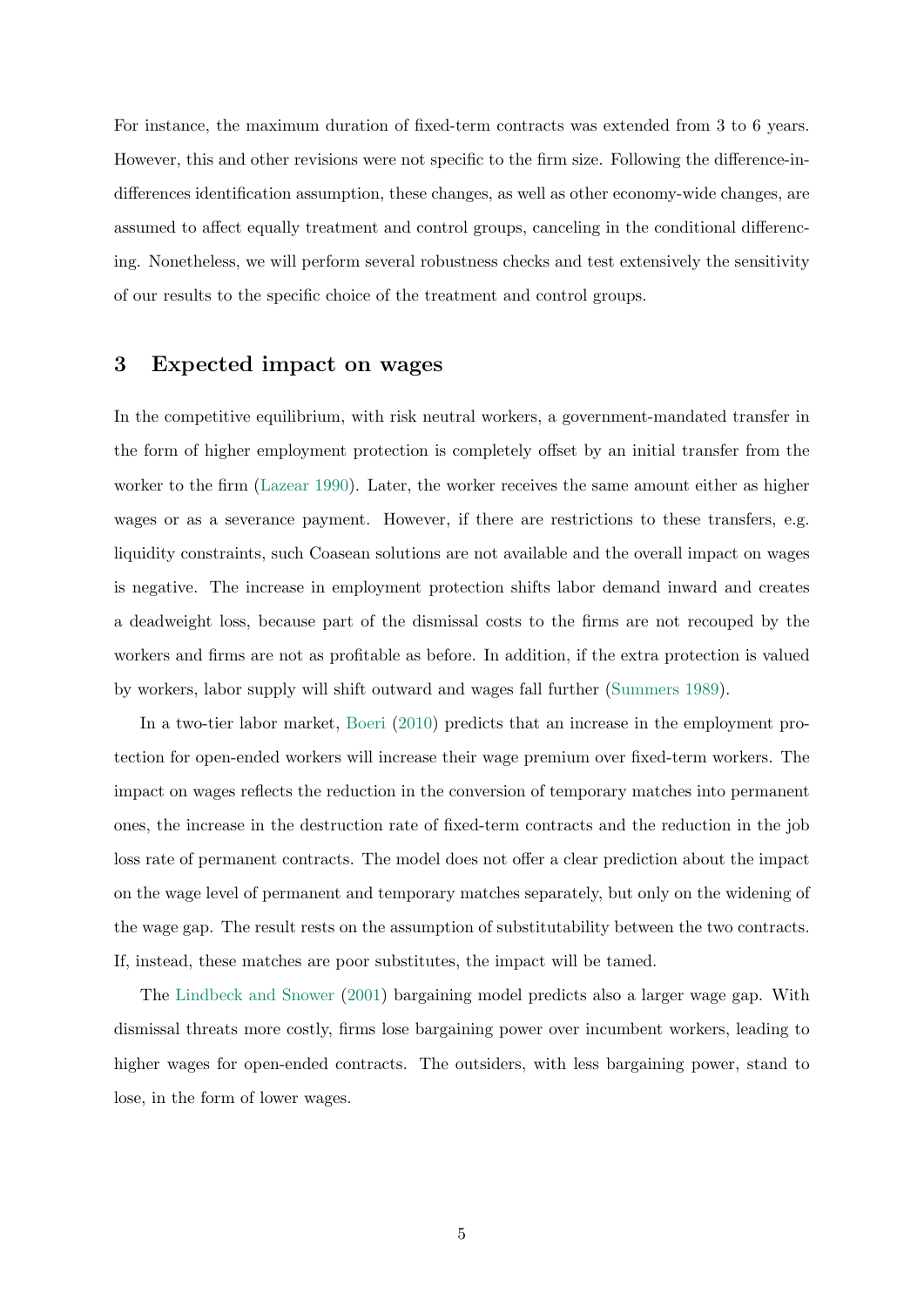# 4 Data

We use an annual administrative employer-employee dataset, *Quadros de Pessoal*, which reports, with respect to October of each year, all private sector employment in Portugal. Our analysis starts in 2002, the first year for which the information on the type of contract is available, and ends in 2008, to avoid the influence of the 2009 labor code revision. This also avoids the onset of the financial crisis. We have two years prior to the reform, 2002 and 2003, and five years after the reform, 2004-2008. Quadros de Pessoal have very detailed firm, worker and match data and have been extensively used in the microeconomic analysis in Portugal (e.g. [Cabral and Mata](#page-20-6) [2003,](#page-20-6) [Martins, Solon and Thomas](#page-21-7) [2012\)](#page-21-7).

The sample includes matches in firms with 11-50 workers. Additionally, we restrict it to workers aged between 15 and 65 years old. We also dropped matches with less than 85 hours or more than 215 hours of work per month, because a standard full-time job has a regular 8-hour working day, 5 days a week. Matches with wages below the minimum wage and above the 99th percentile of the wage distribution were excluded. All observations were checked for longitudinal consistency of time invariant information and have valid information for the variables included in the estimation.

Table [1](#page-23-0) presents summary statistics for the sample of treatment and control workers. There are a total of  $1,405,800$  matches (worker  $\times$  firm pairs), resulting in an unbalanced panel with 3,581,305 observations (match  $\times$  year pairs). These matches are spread over 56,680 firms and 1,302,865 workers. In the before period, there are 372,770 treatment observations and 513,638 control observations. In the after period, there are 1,128,155 treatment observations and 1,566,742 control observations.

Fixed-term contracts were introduced in 1976, but only since 1995 have they become the major source of employment growth. In 2002, they represented almost 20% of salaried employment, increasing to 27% in 2008. The sample average share of fixed-term contracts is 25.8%, a figure similar to the average for the total private sector. However, there is a large dispersion of the share of fixed-term contracts at the firm level, with some firms relying heavily on this type of contract. Average tenure is 84 months, but with a large standard deviation, 89 months. These features hint at the two-tier characteristic of the labor market, with long spells of highly protected employment coexisting with an increasing share of short-term matches.

Another characteristic of the Portuguese labor market is the low level of schooling, close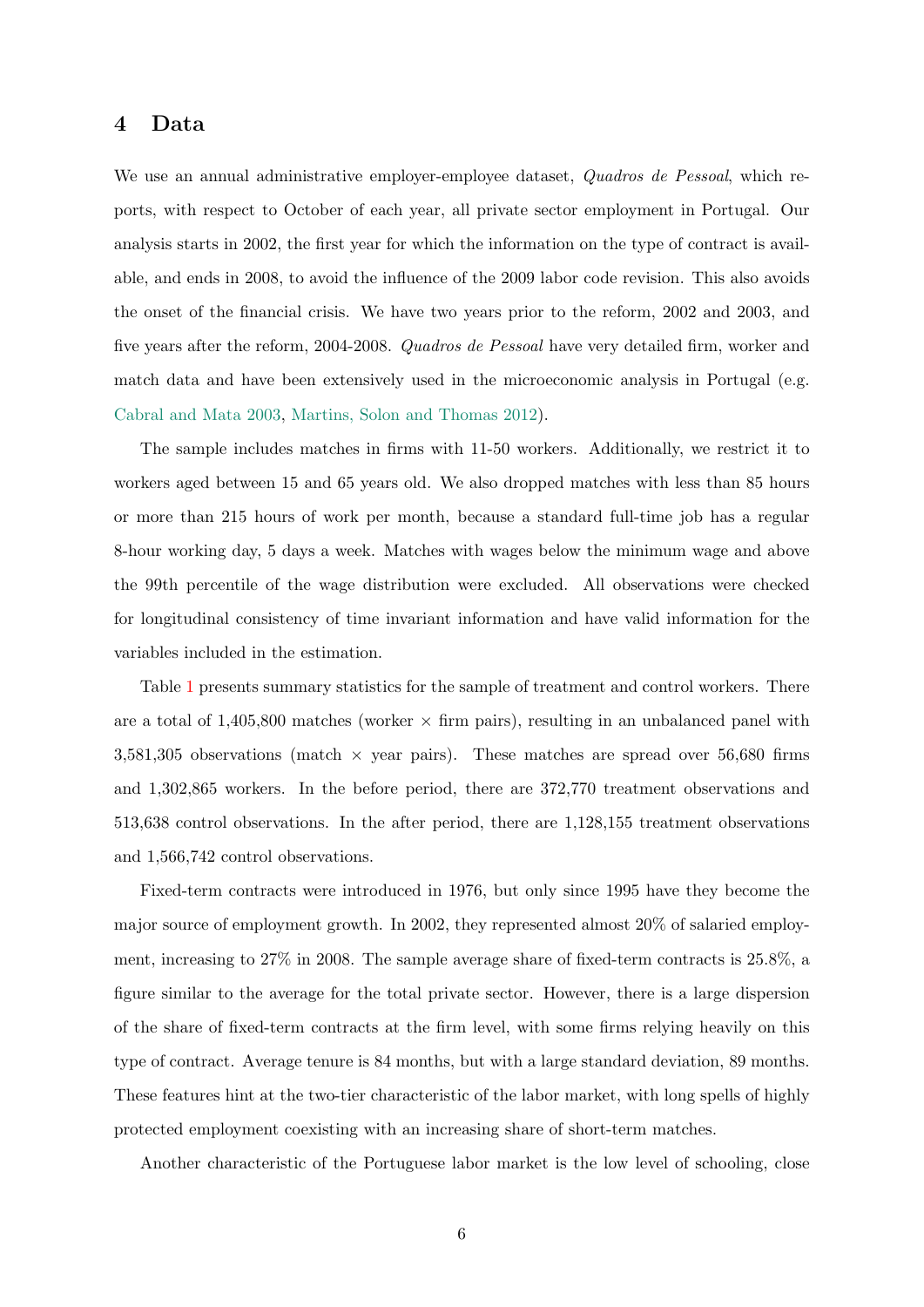to 50% of workers have 6 or less years of education. Consequently, the average nominal base wage is close to 657 euros (the average minimum wage in this period is 347 euros), below the average for the economy, but conforming with the positive firm-size wage premium.

[TABLE [1](#page-23-0) (see page [22\)](#page-23-0)]

# 5 Difference-in-differences estimator

### Unconditional estimator

To identify the causal treatment effect, we use a standard difference-in-differences model [\(Meyer](#page-21-8) [1995\)](#page-21-8). Let  $Y_{it}^{Treat}$  be the outcome of interest for individual i at time t in state  $Treat$ , where  $Treat = 1$  if in a treated firm, and 0 otherwise. Due to the fact that, at time t, individual i cannot be in both states, the individual treatment effect,  $Y_{it}^1 - Y_{it}^0$  cannot be computed. However, with an appropriate control group, the difference-in-differences overcomes this limitation by comparing the average behavior before and after the legislative change for the treatment group with the before and after outcomes for the control group.

The identification requires that the average outcomes for treated and controls would have followed parallel paths over time in the absence of the treatment; this assumption is known as the common trend:

<span id="page-8-0"></span>
$$
E[Y_{it}^0 - Y_{it'}^0 \mid Treat = 1] = E[Y_{it}^0 - Y_{it'}^0 \mid Treat = 0],
$$
\n(1)

where  $t'$  is a time period before the new legislation.

If the assumption expressed in equation [\(1\)](#page-8-0) holds, the average treatment effect on the treated can be estimated by the sample analogues of

$$
\{E[Y_{it} | Treat = 1] - E[Y_{it} | Treat = 0]\} - \{E[Y_{it'} | Treat = 1] - E[Y_{it'} | Treat = 0]\}, \quad (2)
$$

where  $Y_{it}$  is the observed outcome for individual i at time t. If treated and control groups are not balanced in covariates, which may occur in quasi-experimental settings, the difference-indifferences setup can be extended to accommodate a set of covariates, and the average impact estimated with a linear regression model [\(Angrist and Pischke](#page-20-7) [2009\)](#page-20-7).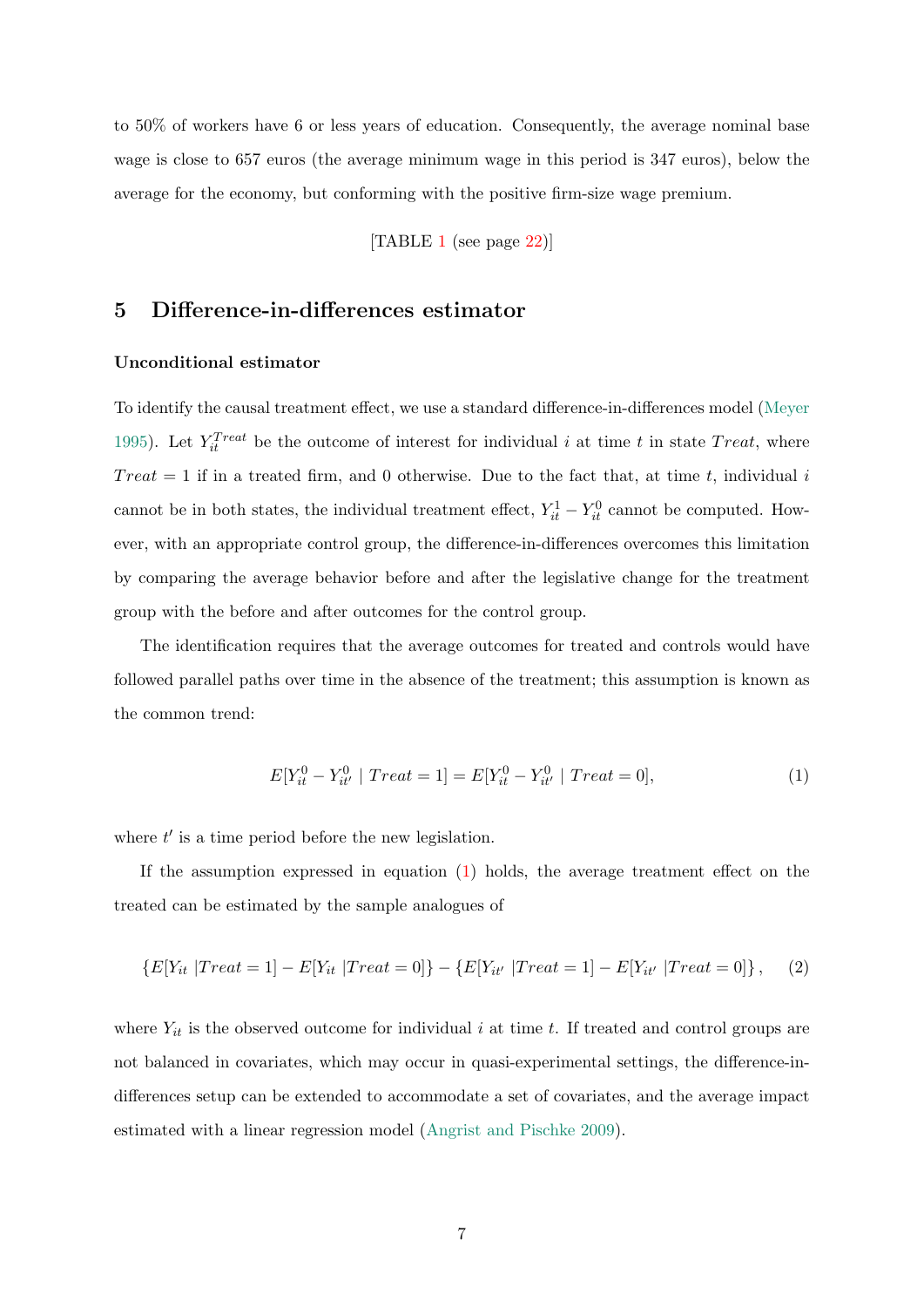### Conditional estimator

In our empirical setting, we estimate the following conditional difference-in-differences model:

<span id="page-9-0"></span>
$$
log(y_{it}) = \psi_1 Treat_{it} + \psi_2 After_{it} + \psi_3 After_{it} \times Treat_{it} + X_{it}\beta + \varepsilon_{it},
$$
\n(3)

where  $y_{it}$  is one of four possible outcomes for the wage of worker i at time t: (a) monthly base wage; (b) hourly base wage; (c) monthly total wage; or (d) hourly total wage. After<sub>it</sub> is a dummy variable taking value one for the period after the reform, 2004 to 2008, and zero for the period before the reform, 2002 and 2003. In this first estimation, the treatment indicator,  $Treat_{it}$ , is defined for each period t, and equals 1 for the treatment group (matches in firms with 11-20 workers) and 0 for the *control group* (matches in firms with 21-50 workers). Later, we will consider different definitions of the treatment and control groups. Consequently, the coefficient on the interaction term,  $After_{it} \times Treat_{it}$ , identifies the causal average treatment effect on the treated due to the policy change.

Despite limiting our study to firms with 11 to 50 workers, there are elements of heterogeneity that we control for with a set of firm, worker and match characteristics. The firm characteristics included in matrix  $X_{it}$  are: (i) the logarithm of the number of workers as a proxy for firm size, (ii) the firm age (indicator variables:  $1, 2, \ldots, 10, 11$ -15, 16-20, and more than 20 years), (iii) the sector of activity (at 2-digits), (iv) the region (the 23 Portuguese districts), and (v) an indicator of foreign ownership majority. On the worker side, we control for: (vi) gender, (vii) nationality, (viii) age, entering as a quadratic polynomial, and also for (ix) five levels of education (4 or less years; 6 years; 9 years; high school; and college degree). In terms of match characteristics, we control for: (x) white and blue collar positions, (xi) workers on a (regulated) minimum wage, with an indicator variable, and for (xii) tenure, entering as a quadratic polynomial.

The definition of treatment and control units based on the size of the firm opens the possibility for firms and workers to self-select into the treatment and control groups in response to the policy. With movers, there may be also dependence across observations. Panel data models are a solution and, in particular, the fixed effects estimator addresses also the issue of endogeneity in the regressors [\(Lee](#page-21-9) [2005\)](#page-21-9). Given that the wage is a match-specific outcome – the result of the joint characteristics of workers and firms – we decided to use a match fixed effect in the estimation of equation  $(3)$  (we also test the robustness of the results to the options of firm or worker fixed effects). This estimator assumes that the error term  $\varepsilon_{it} = \alpha_i + u_{it}$ ,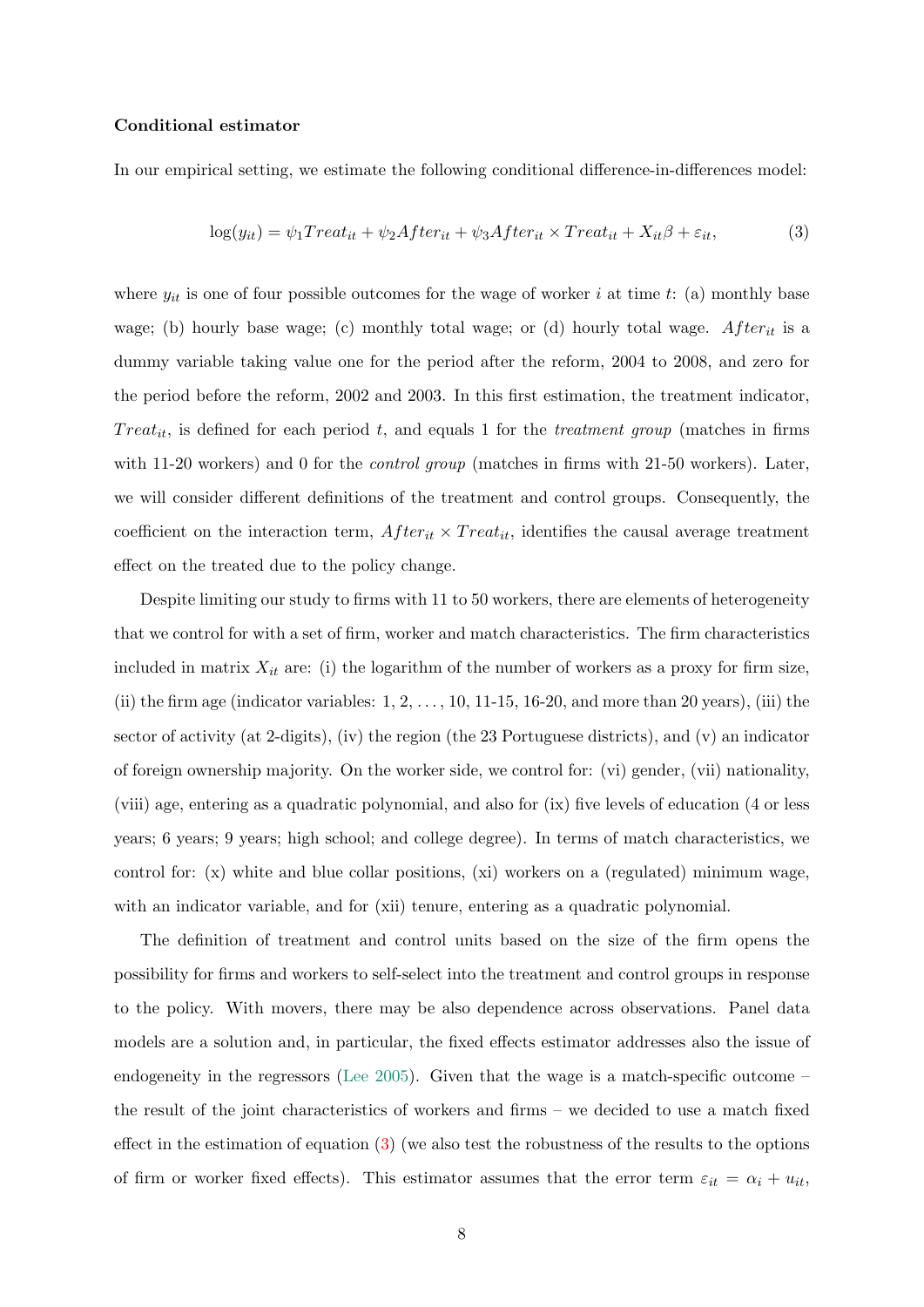where the match unobserved component  $\alpha_i$  is orthogonal to  $X_{it}$  and  $u_{it}$  is the idiosyncratic error. Reported standard errors account for clustering.

# 6 Wages and employment protection: Quasi-experimental evidence

We start by showing that log-wages of treatment and control groups follow a common trend in the before period, validating a key identifying assumption. Then we show that wages of matches in treated firms decrease due to the tighter employment protection. However, the impact is stronger among new open-ended and fixed-term contracts. More tenured open-ended workers, who benefited directly from the extra protection, pay little to nothing in terms of their labor income.

### 6.1 Common trend

As discussed, a key identifying assumption in the difference-in-differences estimator is the existence of a common trend between treatment and control units in the period before the reform that continues in the absence of the reform. Therefore, before presenting our causal estimates, we test this hypothesis.

The existence of a common trend in (log-)wages prior to the reform can be formally tested with the following specification:

<span id="page-10-1"></span>
$$
y_{it} = \theta_1 Treat_{it} + \theta_2 Time_t + \theta_3 Treat_{it} Time_t + X_{it} \Phi + \varepsilon_{it}, \tag{4}
$$

where  $Time<sub>t</sub>$  is a linear time trend and the remaining variables are defined as in equation [\(3\)](#page-9-0). The coefficient of the interaction term,  $Treat_{it} \times Time_t$ , identifies the change in the difference of log-wages over time between treatment and control matches. If the common trend assumption holds, then  $\theta_3$  should be statistically non-significant.

The estimates of  $\theta_1-\theta_3$  are presented in Table [2.](#page-24-0) We reject the existence of a different growth path of log-wages across treatment and control firms, which is reassuring for our identification strategy. For the four measures of wages – base and total wages, in monthly and hourly terms – the coefficients on  $Treat_{it} \times Time_t$  are all statistically non-significant.<sup>[1](#page-10-0)</sup>

<span id="page-10-0"></span><sup>&</sup>lt;sup>1</sup>The common trend was also tested with a five-year window, 1999-2003, and the results convey the same message. The point estimates and p−values obtained were:  $0.028$  (0.277), -0.017 (0.528), 0.005 (0.892), and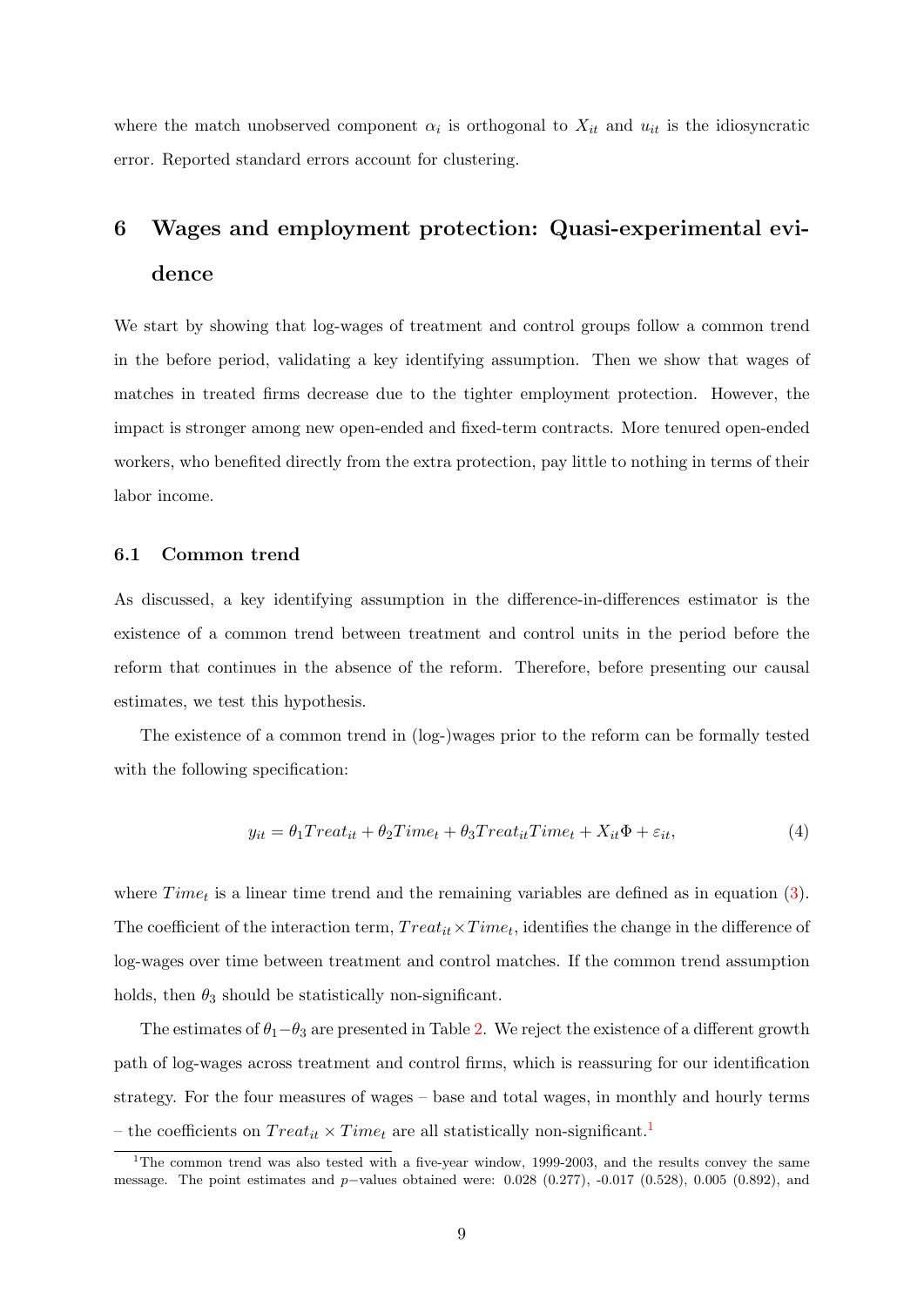The choice of the firm size in the control group – firms with  $21$  to  $50$  workers – was made to guarantee a common trend. For some of the log-wage measures, expanding the firm size in the control group would lead to the rejection of a common trend.

[TABLE [2](#page-24-0) (see page [23\)](#page-24-0)]

### 6.2 Average treatment effect on the wages of the treated

#### Are the mandate benefits paid with lower wages?

Following [Lazear](#page-21-0) [\(1990\)](#page-21-0), we expect that firms will pass on to workers in the form of lower wages, (part of) the higher firing costs. We test the impact on wages in the quasi-experimental setting, expecting  $\psi_3$  $\psi_3$  in equation [\(3\)](#page-9-0) to be negative. The first panel of Table 3 presents the results for all contracts. The impact on wages is rather uniform across the different wage measures – a decrease of around 0.30 p.p. – although slightly larger for hourly measures (base and total wages per hour). The new legislation caused treated firms to decrease wages relatively to what would have been their behavior had there not been an increase in firing costs. These results are compatible with an inward shift in labor demand, eventually reinforced with an outward shift in labor supply.

### [TABLE [3](#page-25-0) (see page [24\)](#page-25-0)]

[Martins](#page-21-5) [\(2009\)](#page-21-5) studies a similar reform that took place in Portugal in 1989. This reform exempted firms with less than 21 workers from the procedures listed in section [2.](#page-4-0) Using firm-level data, [Martins](#page-21-5) [\(2009\)](#page-21-5) finds that lower protection caused average wages to decrease, which is compatible with a fall in the bargaining power of workers. In our quasi-experiment, firms are able to pass on to wages the cost of the higher protection, outweighing the increase in the worker's bargaining power. In an argument that we will explore in the next section, the difference in the results may rest on the relative importance of fixed-term contracts. In our sample period, due to labor market segmentation, the marginal worker is on a fixed-term contract, whereas in the 80s and early 90s, the share of fixed-term contracts was very low. Therefore, with the marginal worker with lower bargaining power, the balance of power may have tipped off in favor of firms.

The evidence available for other countries is mixed. For the U.S., [Autor et al.](#page-20-4) [\(2006\)](#page-20-4) find no evidence of an impact on wages of wrongful-discharge laws. [Leonardi and Pica](#page-21-2) [\(2013\)](#page-21-2) find -0.030 (0.458), respectively, for base, hourly base, total, and hourly total wages.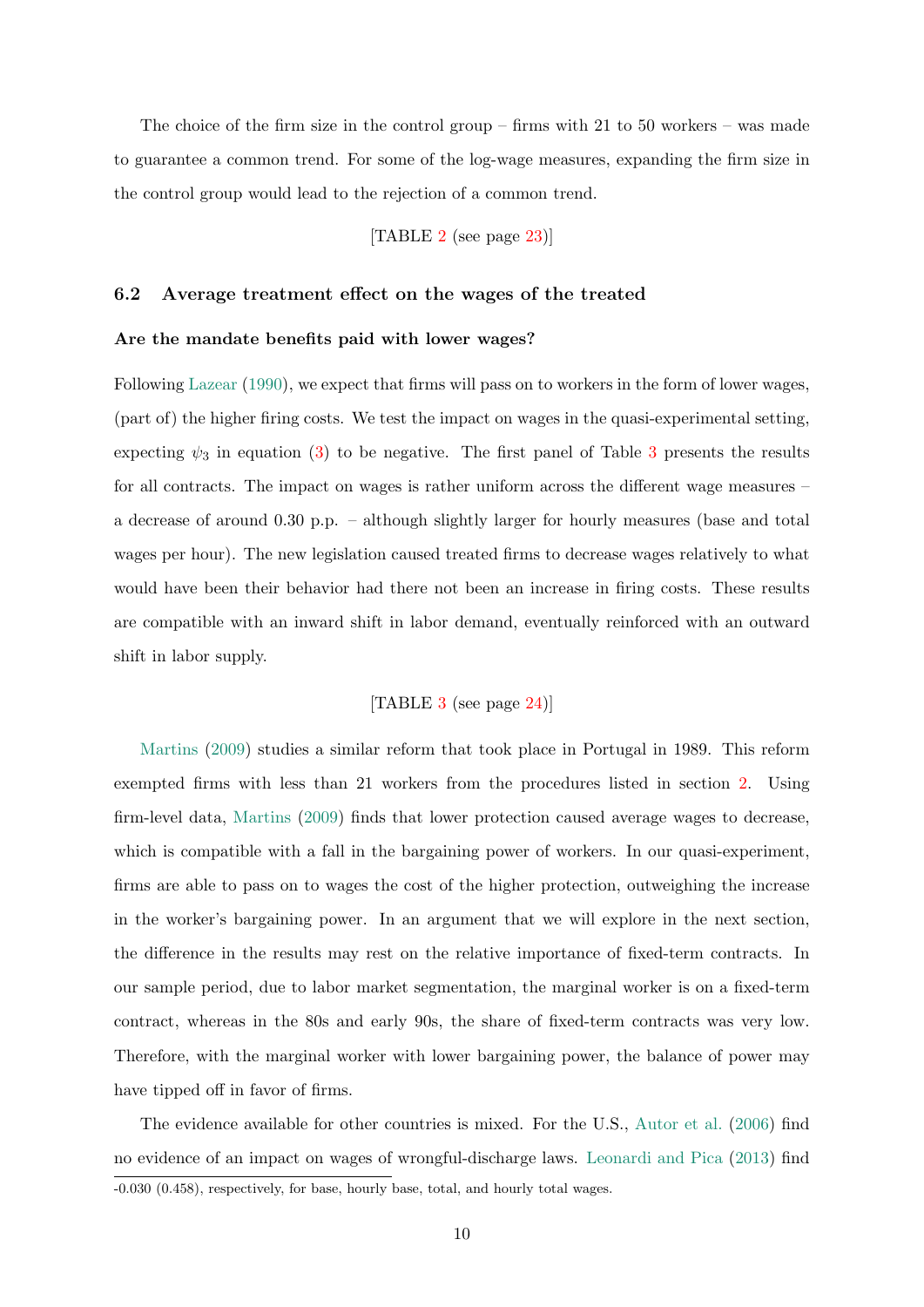a negative impact of a reform of the Italian labor code that extended severance payments to firms with fewer than 15 workers. However, these studies apply to all workers equally, limiting their usefulness to understand the impact of employment protection in two-tier labor markets.

#### But who pays for the protection?

Although the legislation applied exclusively to workers on open-ended contracts, it is plausible that firms may have spread the costs among all workers, fixed-term contracts included [\(Lindbeck and Snower](#page-21-1) [2001,](#page-21-1) [Boeri](#page-20-0) [2010\)](#page-20-0).

To test for differentiated impacts by contract and tenure, we split the sample into workers on open-ended contracts and workers on fixed-term contracts. Then, the former are divided into the flow of new jobs on open-ended contracts (tenured up to 36 months, which is also the maximum length of fixed-term contracts before 2004) and the incumbents (with more than 36 months of tenure). For each group of workers, we estimate equation [\(3\)](#page-9-0); the magnitude and statistical significance of  $\psi_3$  gives an estimate of the burden supported by each of the three groups of workers.

Overall, the legislation had a small impact on the wages of workers on open-ended contracts, -0.20 p.p., (second panel of Table [3\)](#page-25-0). However, the impact differs substantially with tenure. For the incumbents on open-ended contracts (third panel), there is a small impact on base wages, 0.1 p.p., and no impact on total wages. For new open-ended contracts, the fall ranges between 0.8 and 0.9 p.p., while for fixed-term contracts wages are 0.5 to 0.7 p.p. lower than in the counterfactual. These results suggest that firms adjusted wages on the flow of entry jobs, either new permanent jobs or fixed-term contracts (note that the vast majority of new jobs are fixed-term contracts). Firms may face difficulties in adjusting the wage level of existing open-ended contracts due to explicit or even implicit contractual arrangements [\(Lazear](#page-21-10) [2011\)](#page-21-10). However, that is not the case for new contracts, which have lower wages than they would have had in the absence of the increase in employment protection, regardless of the type of contract.

We know that firms adjusted downwards wages to cover for higher expected firing costs. But how do we interpret the magnitude of the wage reductions? We put it in perspective with the additional firing costs. Table [4](#page-26-0) presents back-of-the-envelope computations. The estimated impacts on total wages reported in column (3) of Table [3](#page-25-0) are used to compute the wage loss for an average worker in a treatment firm in 2008. This is done separately for the three groups of workers. The annual reduction in wages ranges from 8 euros for more tenured open-ended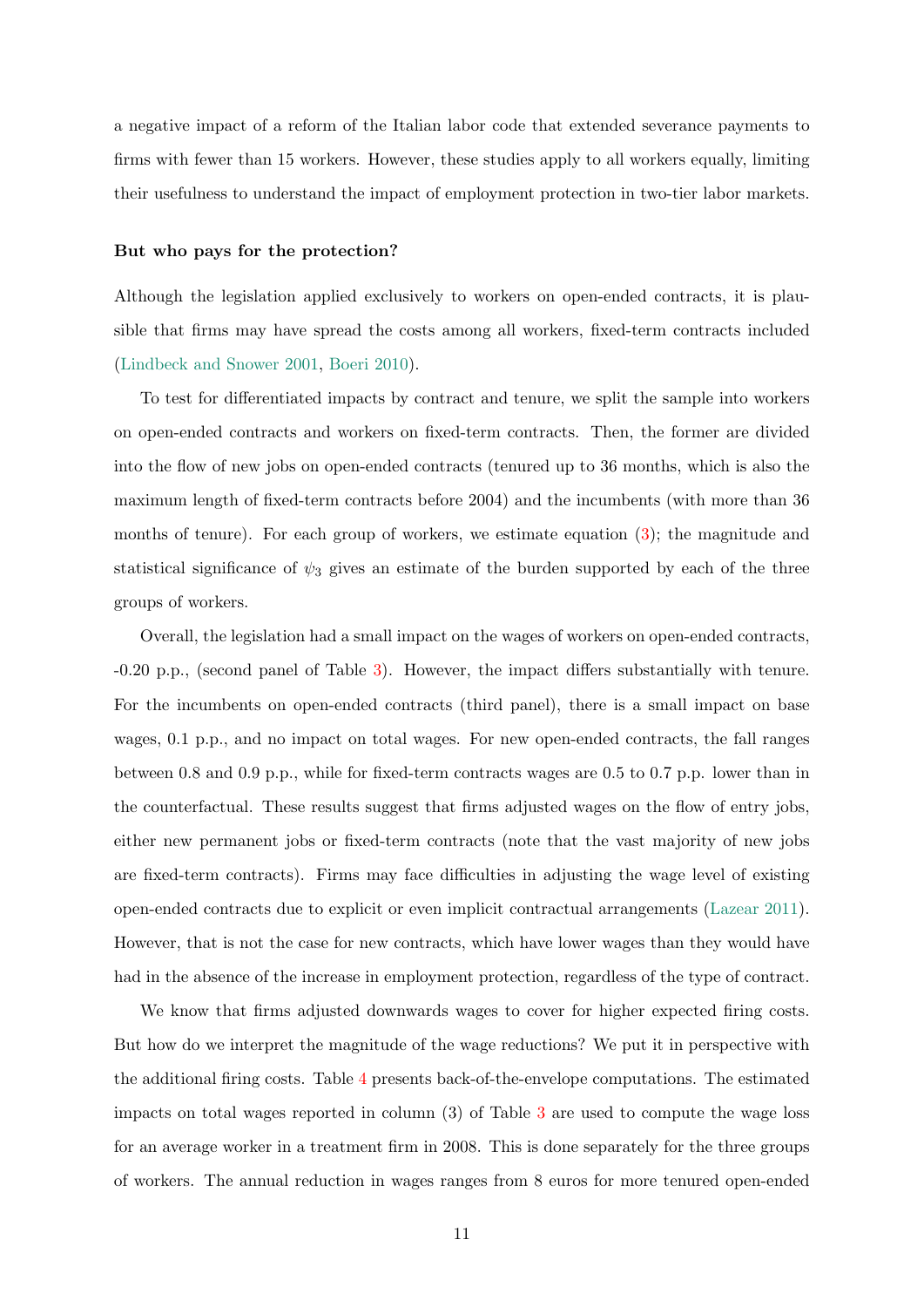contracts to 95 euros for new open-ended contracts. With the composition of employment in 2008, the average reduction in the wage bill of a worker is 37 euros.

# [TABLE [4](#page-26-0) (see page [25\)](#page-26-0)]

We can compare this figure with the expected firing cost. The increase in firing costs equals the legal expenses associated with the additional uncertainty and longer procedural costs in dismissal cases. We know that the separation rate in treated firms is 27%, but there is no information on the share of these workers that litigate. The incidence of litigation is usually low, even more in smaller firms, and restricted to dismissals for cause arising from disciplinary or economic reasons. Thus, we consider three different scenarios for the probability of litigation: low, 5% of all separations involve a formal process; medium, 7.5%; and high, 10%. We assume a cost of 2,500 euros per process, half the value estimated for Italy by [Leonardi and Pica](#page-21-2) [\(2013\)](#page-21-2). This seems reasonable given the simpler Portuguese procedure and the income differences of the two countries. With these assumptions, the expected increase in firing costs ranges from 34 to 68 euros. This implies that the wage reduction covers between half and all of the expected increase in firing costs.

Overall, these results confirm two-tier model predictions. Mandated benefits result in lower wages, but incumbents do not fully pay for the extra protection received. Thus, the wage premium of permanent employment increases relatively to temporary employment. However, this is not true for the new generation of open-ended contracts, for whom wages are lower due to the extended protection. Our results are also compatible with the largest business cycle wage elasticity of entry jobs [\(Martins et al.](#page-21-7) [2012\)](#page-21-7). Although we do not address the potential welfare benefits of more secure employment, we do know that this legal protection does come at a cost.

# 7 The two-tier intensity

In the previous section, we concluded that there is a sharing rule of the costs of the extra protection, according to which only the flow of new contracts have their wages reduced. If that is the case, the intensity of the two-tier (share of fixed-term contracts) within each firm will result in different abilities to adjust to the legislation. For instance, consider two firms with 16 workers; firm A has 14 open-ended contracts, while firm B has 8 such contracts. Firm B has a higher two-tier intensity than A. Do they react differently?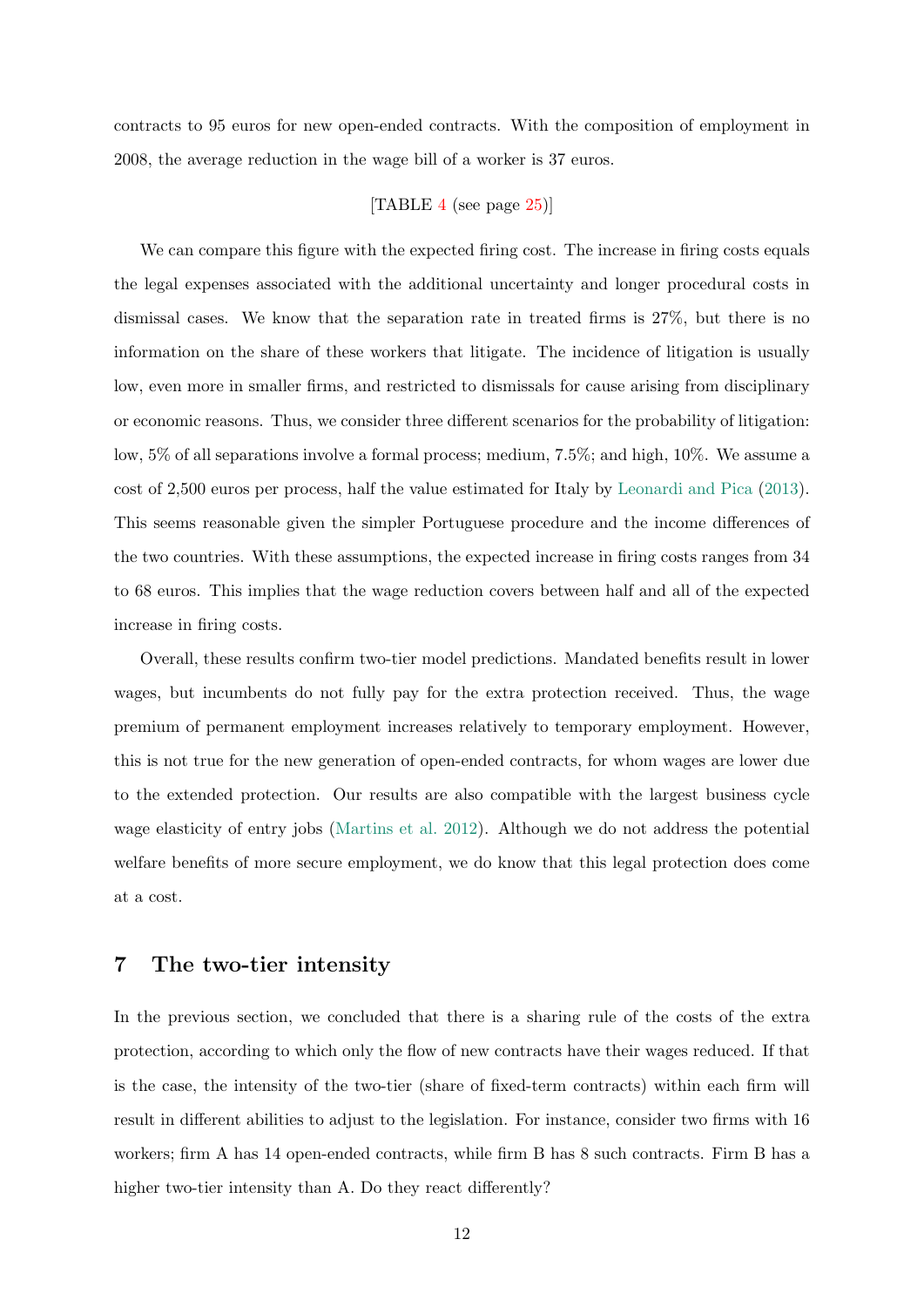In order to test this, we split the sample in two groups: below and above the median share of fixed-term contracts, 18%, in our sample. For the sake of brevity and given the similarity of the impacts estimated for the different wage measures, we concentrate on the total monthly wage. The results are presented in Table [5.](#page-26-1)

# [TABLE  $5$  (see page  $25$ )]

First note that both for low and high two-tier intensity firms, the overall impact, -0.25 p.p., is quite similar to the one reported in column (3) of Table [3.](#page-25-0) This is an important result as it shows that the average reduction in wages does not depend on the two-tier intensity; firms always incorporate the additional firing costs, the question is who pays? There is a sharp contrast in the spillover to fixed-term contracts. Firms with high two-tier intensity use exclusively fixed-term contracts to finance the extra costs, -0.69 p.p.; firms that rely on the permanent tier use only new open-ended contracts to cover for the costs, -0.83 p.p.. In both cases, because the adjustments are restricted to specific groups, the coefficients are larger than in our baseline regression.

It is important to note that the heterogeneity along the intensity of the two-tier regime is fully consistent with [Boeri](#page-20-0) [\(2010\)](#page-20-0) – some workers pay for the others' protection. The two-tier nature of the labor market imposes on fixed-term contracts a share of the cost of the policy, without any gain in terms of protection given the low conversion rate. The estimated impact captures a net effect on wages for new temporary contracts because [Centeno and Novo](#page-20-8) [\(2012](#page-20-8)a) show that this reform caused an increase in the demand for these contracts. However, as [Centeno and Novo](#page-21-11) [\(2012](#page-21-11)b) and [Reis](#page-21-12) [\(2013\)](#page-21-12) put forward, the marginal worker in Portugal is on a fixed-term contract and wage adjustments operate to a large extent through this type of jobs.

# 8 Heterogeneity

Often, policies that apply equally to all workers have differentiated impacts. The margin of adjustment may vary depending on key productive characteristics such as the skill level or the sector of activity. Labor supply elasticities differ across labor market groups, for instance between male and female workers, which generates different policy impacts. Another source of heterogeneity may arise from the bargaining power of workers, arguably higher for older and white collar workers. Employment protection disproportionately protect workers with higher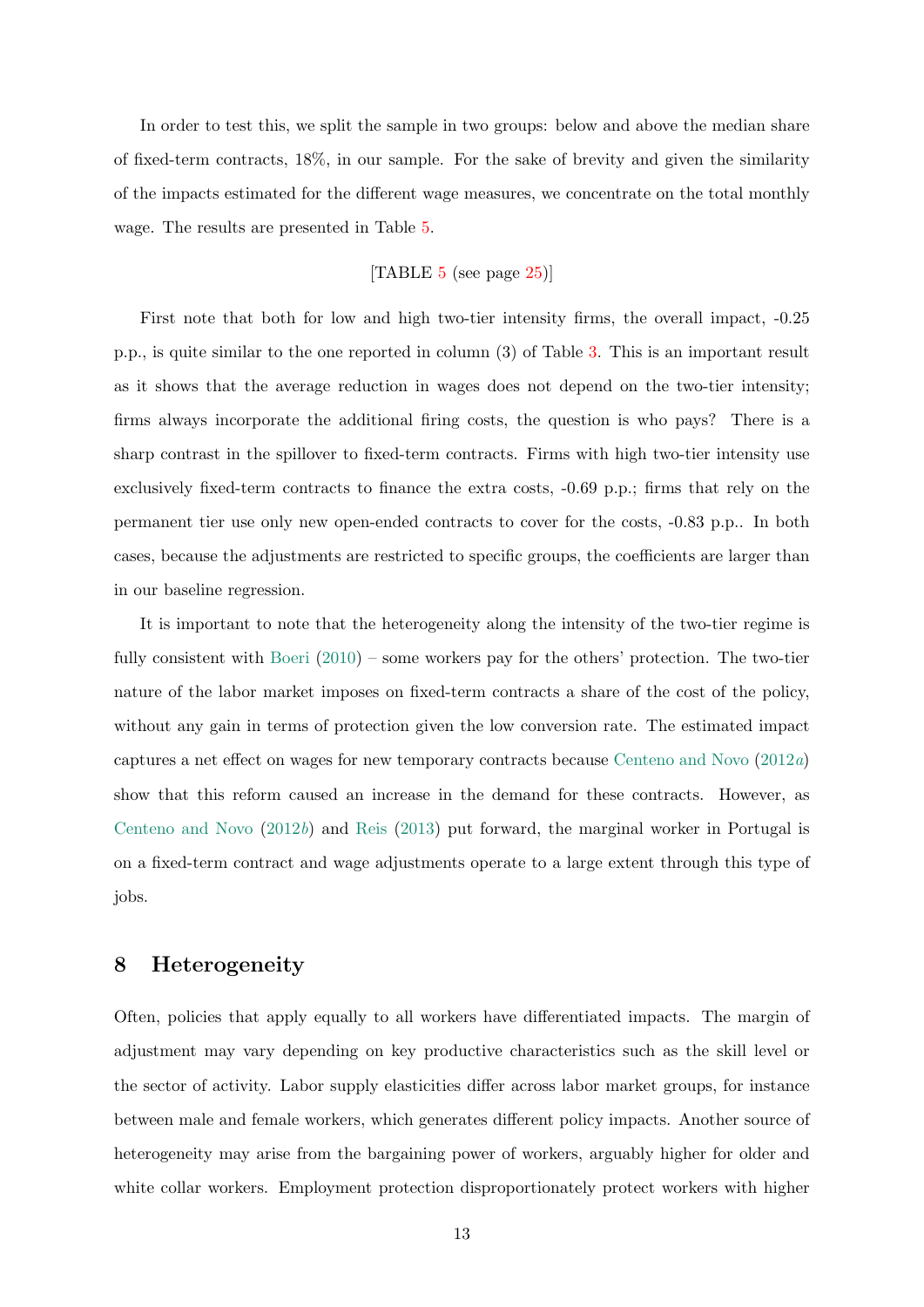tenure and higher wages. These workers have also higher incentives to litigate. In this section, we explore these sources of heterogeneity.

### Age

The results by age show that young workers (less than 35 years) pay a higher price than older workers for the additional employment protection (columns  $(A)$ - $(B)$  of Table [6\)](#page-27-0). Concentrating on the estimates for the younger, the impact is larger for new open-ended contracts, a wage loss of 0.93 p.p., which compares with a wage loss of 0.38 p.p. for fixed-term contracts. The larger wage penalty for young workers under new open-ended contracts is fully consistent with the future higher expected costs of layoffs for these workers. On the contrary, young incumbents are shielded from the costs of protection.

Wage losses are not confined to young workers. Older workers on new open-ended contracts also experience wage losses, but those do not prove to be statistical significant. The larger labor market experience shields older worker from the cost of the new protection.

[TABLE  $6$  (see page [26\)](#page-27-0)]

#### Gender

The results by gender present a sharp contrast, Table  $6$ , columns  $(C)$  and  $(D)$ . The reductions in wages are an exclusive of male workers, particularly among those with new open-ended contracts and fixed-term contracts, for whom the losses are close or exceed one percentage point. The wage reduction for tenured males on open-ended contracts is much smaller, slightly above 0.25 p.p.. These results are fully consistent with a lower labor supply elasticity for male workers [\(Blundell and MaCurdy](#page-20-9) [1999\)](#page-20-9). [Bertola, Blau and Kahn](#page-20-10) [\(2002\)](#page-20-10) show also that employment protection has the smallest effect with an elastic labor supply.

### Manufacturing, construction, and services

In columns  $(E)$ - $(G)$  of Table [6,](#page-27-0) we split our sample into three sectors: manufacturing, construction, and services. The results show a substantial degree of heterogeneity across sectors. The largest impact occurs by far in the construction sector; the wage losses due to the more stringent employment protection are larger than 1.5 p.p. for new contracts and 0.7 p.p. for older open-ended contracts. In the services sector, the impacts estimated are still large, but they do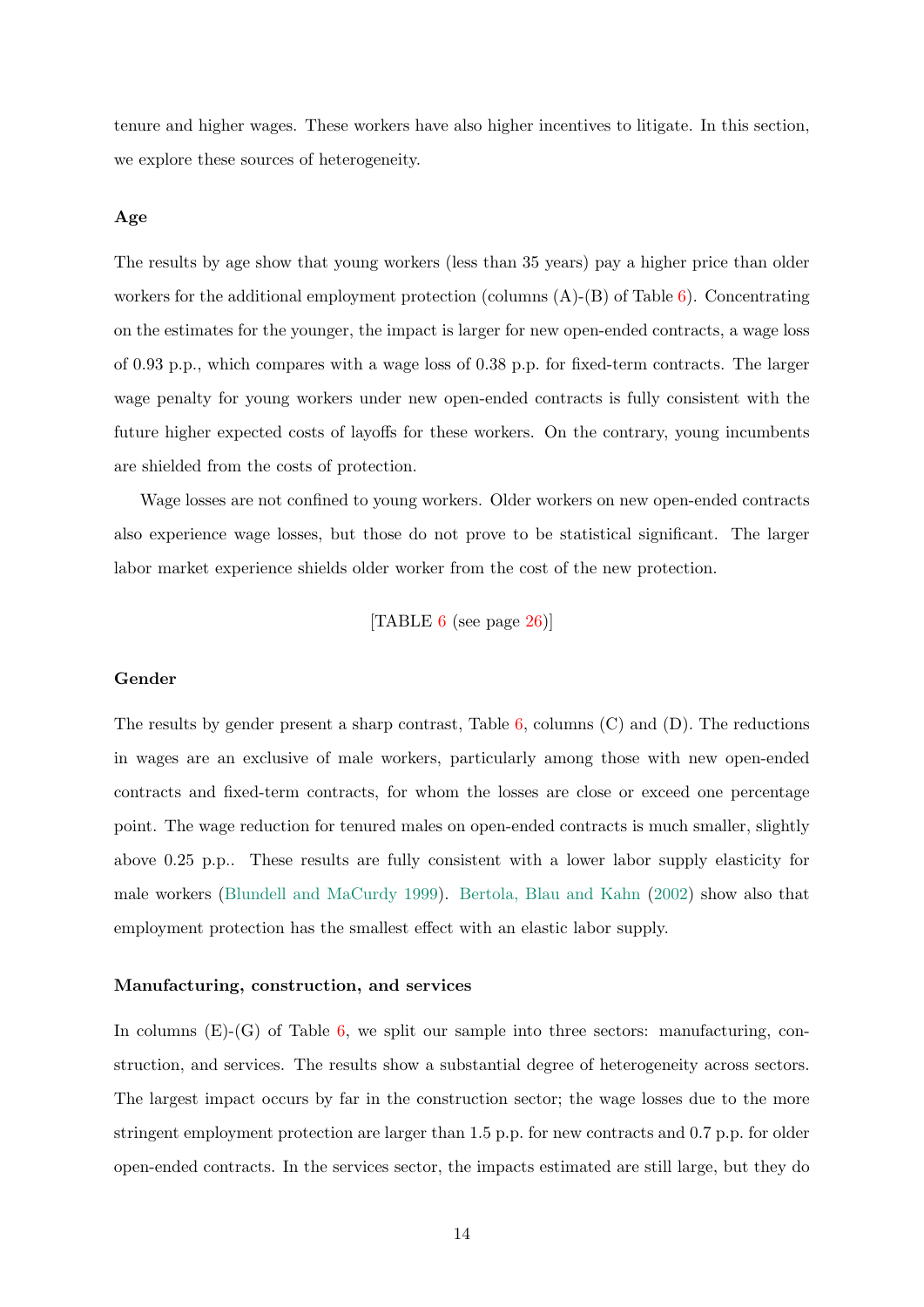not exceed  $-0.7$  p.p. for new contracts. In the manufacturing sector, the point estimates are not statistically significant, suggesting that this sector did not adjust.

These results seem to reflect the varying degrees of flexibility in production technologies across sectors. [Centeno and Novo](#page-20-8)  $(2012a)$  $(2012a)$  show that construction has the higher turnover rate, reflecting the inherent temporary characteristics of construction projects. In the manufacturing sector, contracts tend to last longer and collective bargaining is also higher due to stronger union representation. The differences in specific human capital across sectors may also explain why losses vary. We observe stronger downward adjustments in sectors where specific human capital is typically less important, say services. The high rotation of workers in the construction and services sectors allows also for a larger wage adjustment.

### White- and blue-collar matches

The type of employment protection introduced in the reform studied increased the expected cost of employing high-tenured and high-wage workers – mostly white-collar workers. These workers are more likely to litigate and, therefore, may suffer the largest impact of the policy. The wage loss of high-tenured white collar jobs may reflect this effect. Furthermore, the increase in employment protection for more tenured workers may have shifted the demand away from these workers into close substitutes workers, but with lower wages and shorter tenures. This may explain the absence of wage losses for new contracts (both open-ended and fixed-term contracts) of white collar workers (column (H) of Table [6\)](#page-27-0).

Blue collar workers have lower tenure and bargaining power, and the share of fixed-term contracts in new jobs is also larger. The results in column (I) show that, consistent with their lower bargaining power, new open-ended contracts for blue collar workers have a larger wage loss. The results for blue-collar workers on fixed-term contracts are not statistically significant.

# 9 Endogeneity of treatment responses and robustness

The thresholds included in the legislation create the possibility for firms and workers to selfselect into (or out of) treatment. As pointed out by [Lee](#page-21-9) [\(2005\)](#page-21-9), the consideration of fixed effects may go some way into solving this endogeneity. Nonetheless, it is informative to redefine the sample under analysis to assess the sensitivity of our results to potential sources of bias.

This section looks at the endogeneity of treatment responses coming separately for firms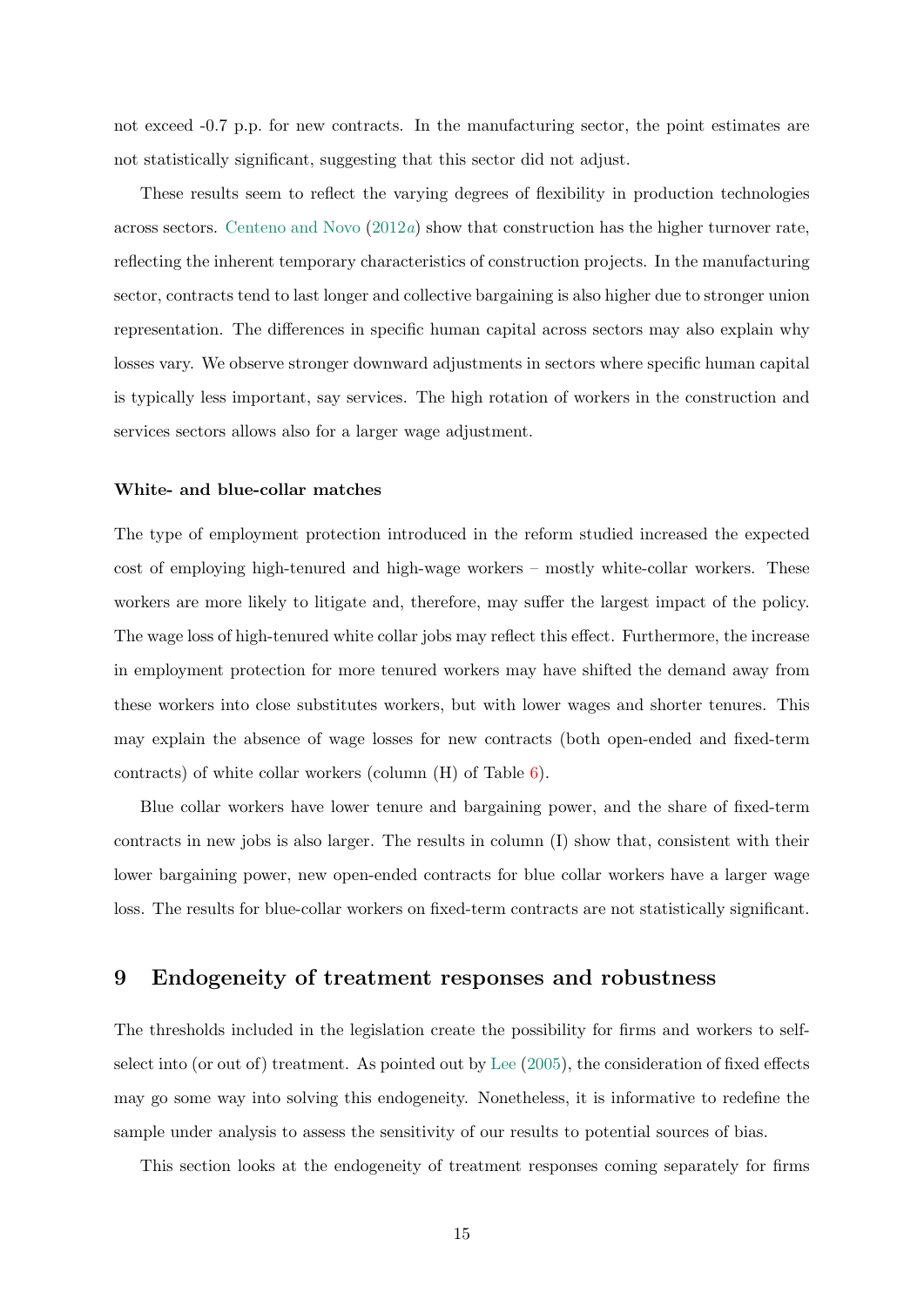and workers. We also study the possibility of an anticipation effect during 2003 and perform a falsification exercise using a placebo treatment group, defined at a fake firm-size threshold.

#### Firm's self-selection

Although Figure [1](#page-22-0) showed no evidence of firm clustering around the size thresholds, the identification of the causal effect is threatened by this possibility. The usage of match fixed effects controls for all time-invariant unobserved factors that may affect the propensity of firms and workers to self-select into (or out of) treatment. Nonetheless, because fixed-effects are no panacea, we tackle this issue with four different exercises, which we compare with the baseline estimation (reported again in column (A) of Table [7\)](#page-28-0).

# [TABLE [7](#page-28-0) (see page [27\)](#page-28-0)]

The first robustness considers the baseline sample, but estimated with firm fixed effects rather than match fixed effects. The impacts reported in column (B) are more negative than the ones obtained in the baseline estimation. Firm fixed effects alone only make our results stronger.

In column (C), the treatment status is set in the before period and kept unchanged in the after period, even if firms changed size. This sample excludes new firms from 2004 onwards, but keeps the treatment and control groups unaffected by firms' sorting decisions. The point estimates are lower than in the baseline sample for fixed-term contracts, but higher for new open-ended contracts. Qualitatively the results are the same  $-$  a wage reduction for new contracts and no impact on existing open-ended contracts.

However reassuring the results hitherto, the major concern in our identification is still the behavior of firms close to the size thresholds. Firms may strategically choose a smaller size to avoid the additional judicial uncertainty and procedural firing costs. To control for such behavior, we remove from the data firms clustered around each period's threshold (column (D)). In particular, in the before period, with a 20-worker threshold, firms with 18-25 workers are excluded and, in the after period, with a 10-worker threshold, the exclusion covers firms with 11 or 12 workers. Again, all point estimates are larger than in our baseline exercise. This suggests that slashing their labor force is not a technologically valid or efficient option and that instead firms adjust wages.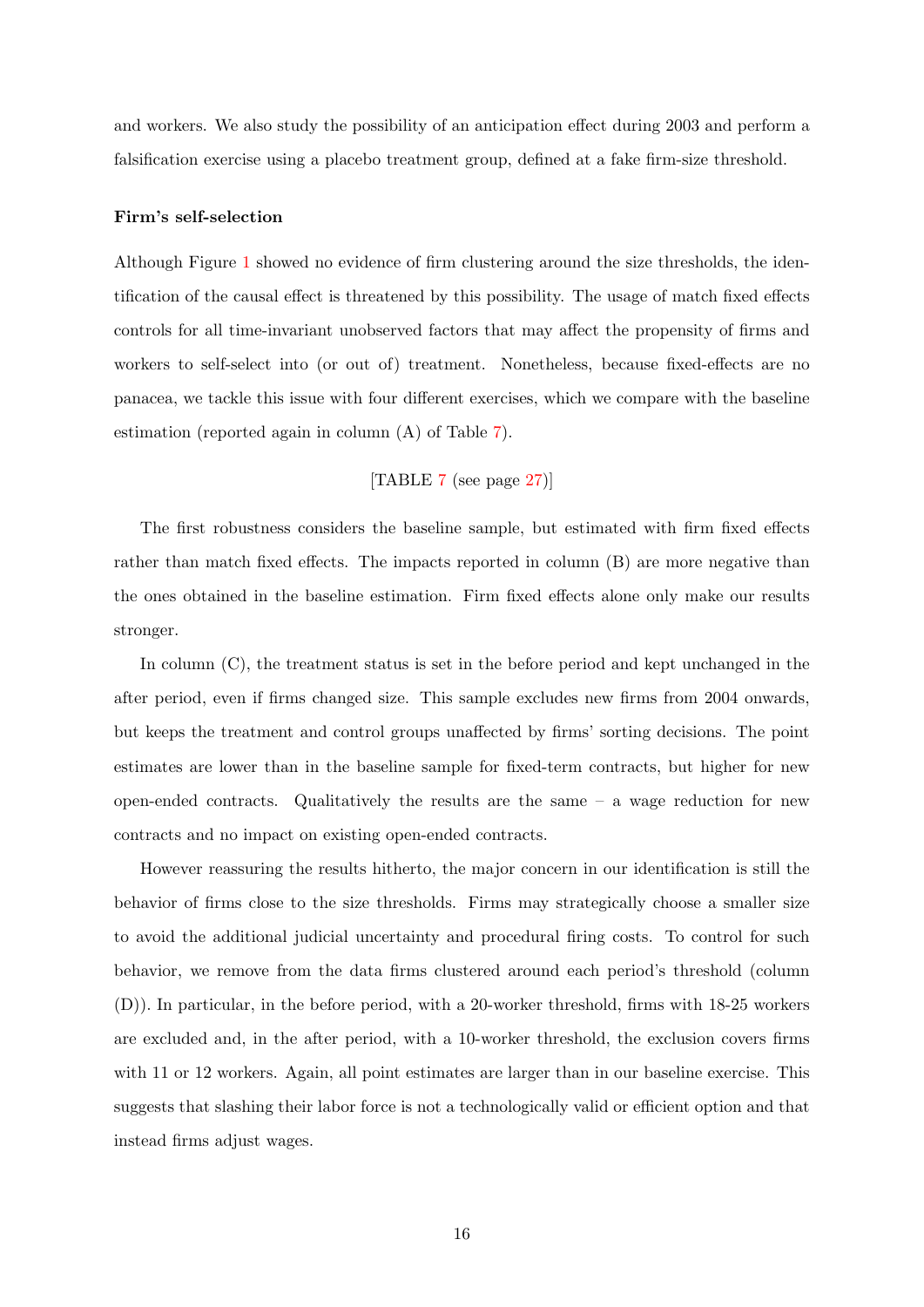#### Workers's self-selection

Workers may also non-randomly sort around the thresholds. They may be able to choose their own employment protection regime, moving between firms with a specific size. As with firms, if less productive workers apply to more protected jobs, a negative association between wages and employment protection cannot be interpreted as the causal effect of employment protection on wages. The worker fixed effects estimator may control for these selection events. The results presented in column (E) are in the range discussed for match fixed effects, although with a smaller impact for new open-ended contracts.

### Anticipation effect

One common feature to this type of reforms is the fact that they are discussed before implementation. To avoid the new extra costs of the policy, firms may start adjusting their workforce prior to the enactment of the law. In particular, firms may anticipate to 2003 separations and hires. Column (F) presents the results obtained with a sample in which all new hires and separations occurred in 2003 are dropped (in the latter case, the corresponding 2002 employment matches). There is no sign of anticipation as the results do not change when compared with our baseline estimates.

### Falsification test

In the final column of Table [7,](#page-28-0) we perform a placebo test using as treatment group the set of firms with 21 to 30 workers and as control group firms with 31 to 50 workers. The results are reassuring as all coefficients of interest are not statistically significant.

All alternative sample definitions are fraught with shortcomings, arising from the fact that they are selected samples of the targeted population. However, our point estimates of the causal effect are robust to these new definitions. Our choice of the match fixed effects estimator seems conservative in that the magnitude of the estimated impact is smaller than with other estimators.

# 10 Conclusions

Wages adjust downwards to mandated employment protection. The causal evidence gathered shows that workers pay the extra protection in the form of lower wages. A finding compatible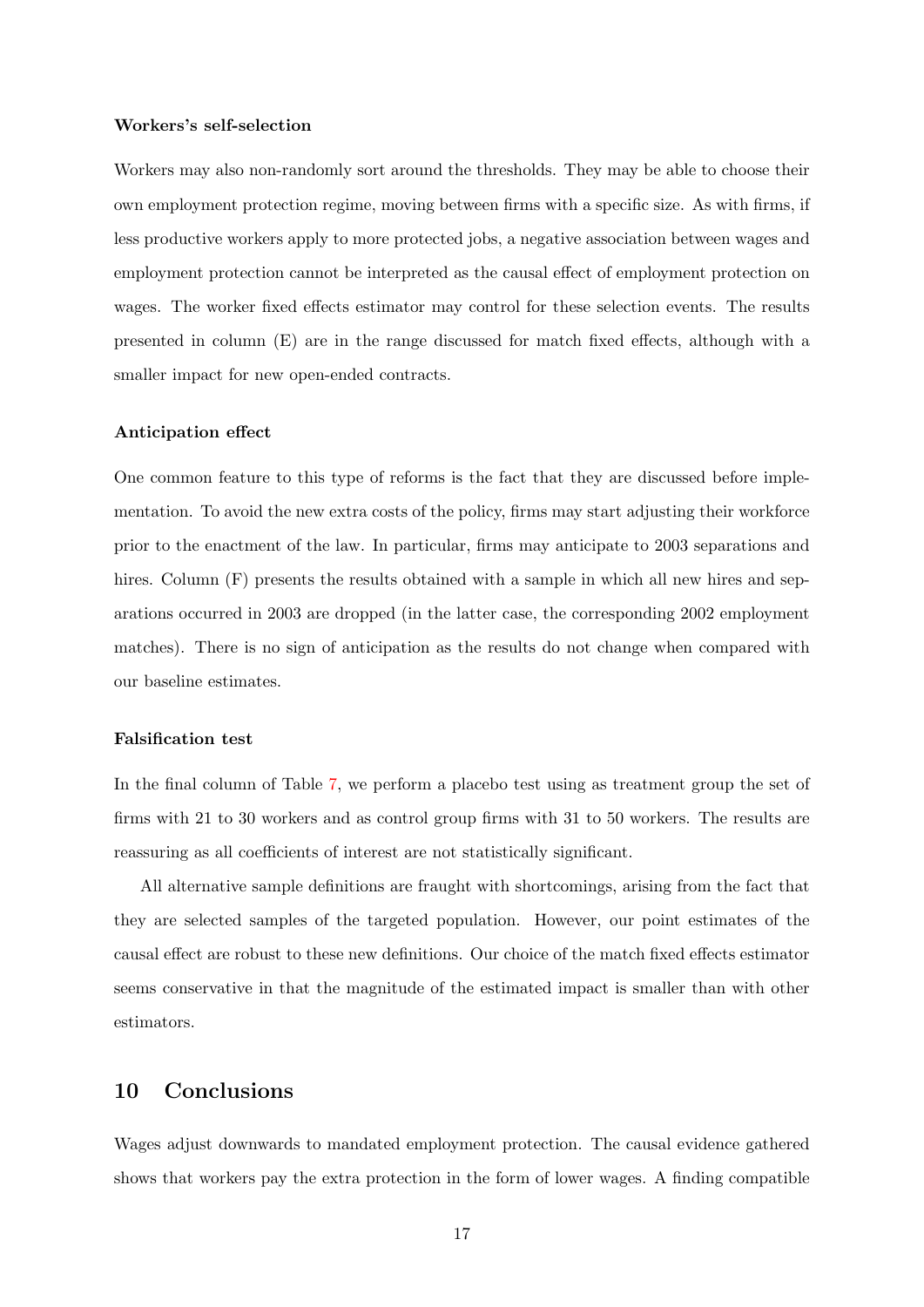with an inward shift in labor demand – higher expected costs for employers – but also with a labor supply outward shift – the value to workers of the additional protection.

The main contribution of our paper to the literature on labor market segmentation is that wage losses accrue to new contracts, while incumbent workers do not lose. There is a large negative spillover effect to the wages of workers on fixed-term contracts, whose protection remained the same. Whenever the two-tier intensity is important within firms, fixed-term workers pay for others' protection. This result highlights the strong segmentation of the Portuguese labor market and the channels of wage flexibility introduced by new contracts [\(Martins et al.](#page-21-7) [2012\)](#page-21-7). This generates a wage premium for permanent jobs and is consistent with the reduced role of wages as an incentive device for fixed-term workers, whose probability of entering a long-term relationship with the firm is quite low (only around 15% of these contracts are converted into a permanent one, [Centeno and Novo](#page-20-8) [2012](#page-20-8)a).

The overwhelming evidence that employment protection decreases wages and increases the wage gap between open-ended and fixed-term contracts is in line with most recent search and flow models [\(Boeri](#page-20-0) [2010\)](#page-20-0). However, these results are in contradiction with the argument in [Blanchard and Portugal](#page-20-11) [\(2001\)](#page-20-11). Their flow model implies that employment protection raises wages by increasing workers' bargaining power, failing to match the evidence because it ignores the nature of flows in two-tier labor markets. As the results in [Centeno and Novo](#page-20-8)  $(2012a)$  $(2012a)$ show, segmented labor markets are not characterized by a low level of churning, but instead by a highly asymmetric distribution of churning rates between open-ended and fixed-term contracts. The rapid adjustment of wages to the increase in employment protection is the price complement to the flows adjustment: higher churning matched with lower wages.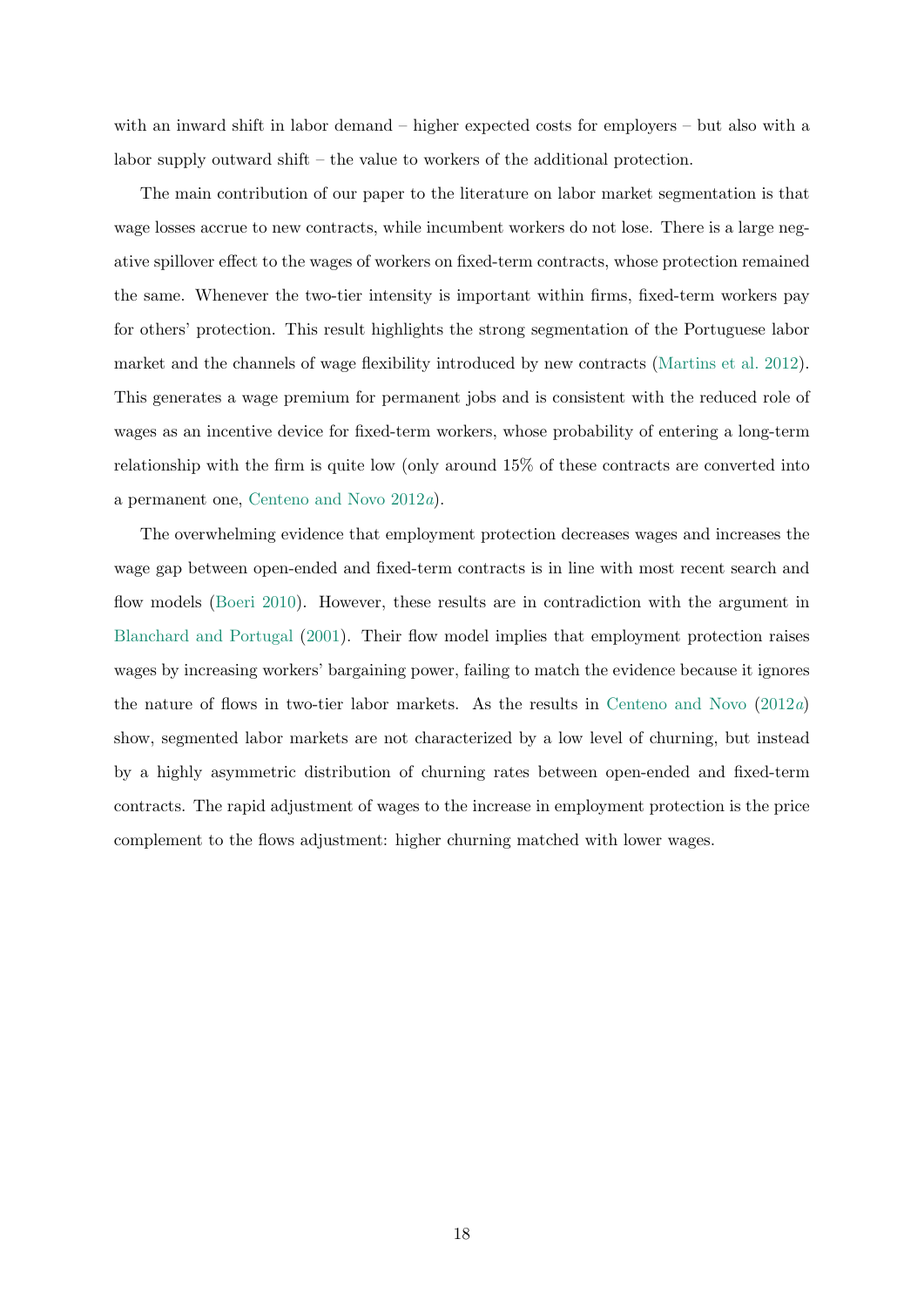# References

- <span id="page-20-3"></span>Abowd, J., Corbel, P. and Kramarz, F. (1999), 'The entry and exit of workers and the growth of employment: An analysis of French establishments', Review of Economics and Statistics 81(2), 170–187.
- <span id="page-20-7"></span>Angrist, J. D. and Pischke, J.-S. (2009), Mostly Harmless Econometrics: An Empiricist's Companion, Princeton University Press, Princeton, NJ.
- <span id="page-20-4"></span>Autor, D., Donohue III, J. and Schwab, S. (2006), 'The cost of wrongful-discharge laws', Review of Economics and Statistics 88, 211–231.
- <span id="page-20-1"></span>Bentolila, S., Cahuc, P., Dolado, J. J. and Le Barbanchon, T. (2012), 'Two-tier labour markets in the Great Recession: France versus Spain', The Economic Journal 122(562), F155–F187.
- <span id="page-20-10"></span>Bertola, G., Blau, F. and Kahn, L. (2002), Labor market institutions and demographic employment patterns, Technical Report 9043, National Bureau of Economic Research.
- <span id="page-20-11"></span>Blanchard, O. and Portugal, J. (2001), 'What hides behind an unemployment rate: Comparing Portuguese and U.S. labor markets', American Economic Review 91(1), 187–207.
- <span id="page-20-9"></span>Blundell, R. and MaCurdy, T. (1999), Labor supply: A review of alternative approaches, in O. Ashenfelter and D. Card, eds, 'Handbook of Labor Economics', Vol. 3, Elsevier, pp. 1559– 1695.
- <span id="page-20-0"></span>Boeri, T. (2010), Institutional reforms in European labor markets, in O. Ashenfelter and D. Card, eds, 'Handbook of Labor Economics', Vol. 4, North-Holland, Amsterdam, pp. 1173– 1236.
- <span id="page-20-5"></span>Burgess, S., Lane, J. and Stevens, D. (2001), 'Churning dynamics: An analysis of hires and separations at the employer level', *Labour Economics* 8(1), 1–14.
- <span id="page-20-6"></span>Cabral, L. and Mata, J. (2003), 'On the evolution of the firm size distribution: Facts and theory', American Economic Review 93(4), 1075–1090.
- <span id="page-20-2"></span>Cahuc, P., Charlot, O. and Malherbet, F. (2012), Explaining the spread of temporary jobs and its impact on labor turnover, Discussion Paper 6365, IZA.
- <span id="page-20-8"></span>Centeno, M. and Novo, Á. A. (2012a), 'Excess worker turnover and fixed-term contracts: Causal evidence in a two-tier system', Labour Economics 19, 320–328.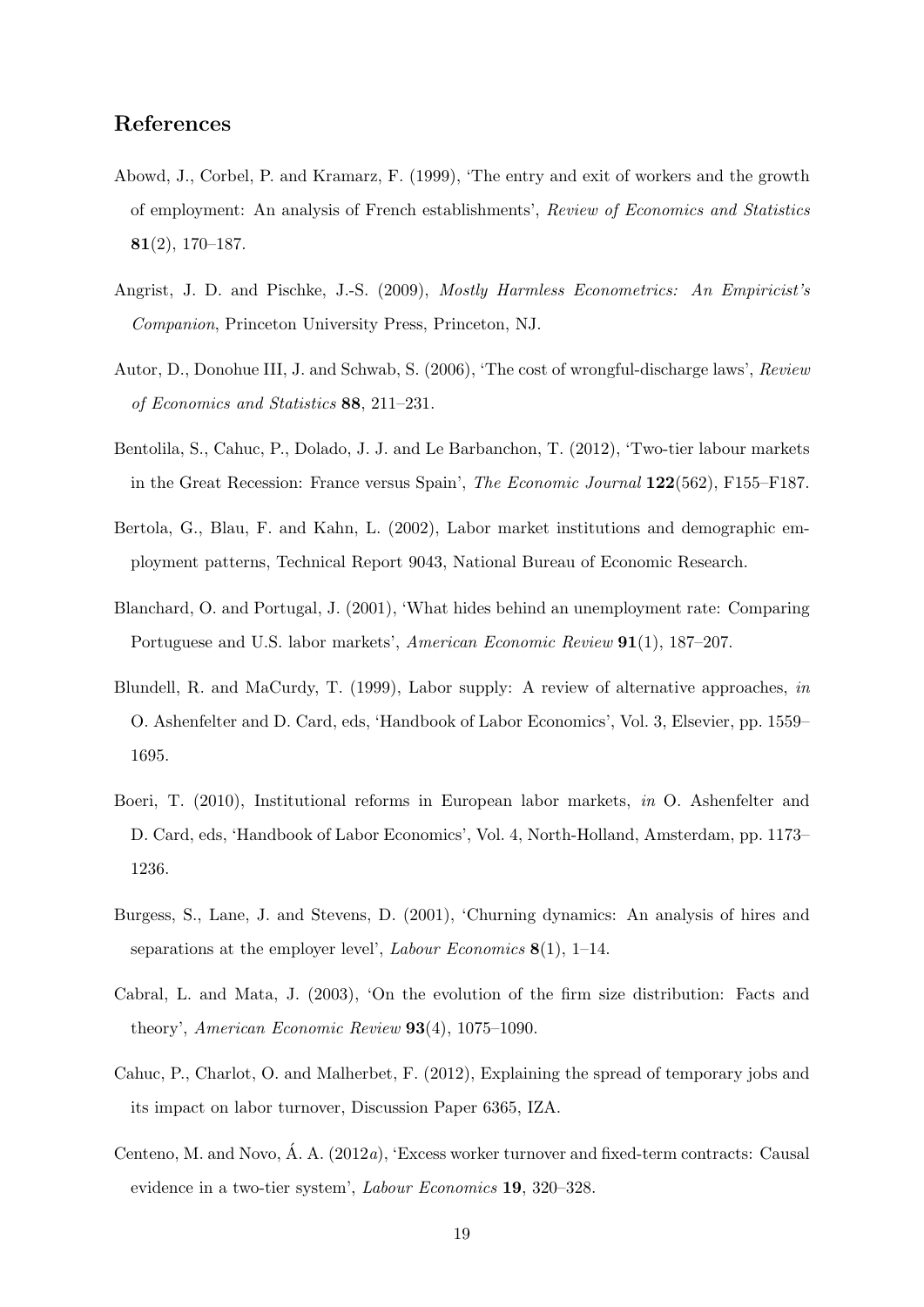- <span id="page-21-11"></span>Centeno, M. and Novo, Á. A. (2012b), 'Segmentation', *Economic Bulletin* Spring,  $7-27$ .
- <span id="page-21-3"></span>Furtado Martins, P. (2012), Cessação do contrato de trabalho, 3rd edn, Principia Editora, Cascais.
- <span id="page-21-4"></span>Kugler, A. and Pica, G. (2008), 'Effects of employment protection on worker and job flows: Evidence from the 1990 Italian reform', Labour Economics 15(1), 78–95.
- <span id="page-21-0"></span>Lazear, E. (1990), 'Job security provisions and employment', *Quarterly Journal of Economics* 105(3), 699–726.
- <span id="page-21-10"></span>Lazear, E. P. (2011), *Inside the Firm: Contributions to Personnel Economics*, Oxford University Press.
- <span id="page-21-9"></span>Lee, M.-J. (2005), Micro-econometrics for policy, program, and treatment effects, Advanced Texts in Econometrics, Oxford University Press, Oxford.
- <span id="page-21-2"></span>Leonardi, M. and Pica, G. (2013), 'Who pays for it? The heterogeneous wage effects of employment protection legislation', The Economic Journal Online. URL: http://dx.doi.org/10.1111/ecoj.12022
- <span id="page-21-1"></span>Lindbeck, A. and Snower, D. (2001), 'Insiders versus outsiders', The Journal of Economic Perspectives 15(1), 165–188.
- <span id="page-21-5"></span>Martins, P. (2009), 'Dismissals for cause: The difference that just eight paragraphs can make', Journal of Labor Economics 27(2), 257–279.
- <span id="page-21-7"></span>Martins, P. S., Solon, G. and Thomas, J. P. (2012), 'Measuring what employers really do about entry wages over the business cycle', American Economic Journal: Macroeconomics 4, 36–55.
- <span id="page-21-8"></span>Meyer, B. D. (1995), 'Natural and quasi-experiments in economics', *Journal of Business*  $\mathscr{C}$ Economic Statistics 13, 151–162.
- <span id="page-21-12"></span>Reis, R. (2013), 'The Portuguese slump-crash and the euro-crisis', Brookings Papers on Economic Activity Spring, 143–210.
- <span id="page-21-6"></span>Summers, L. (1989), 'Some simple economics of mandated benefits', The American Economic Review 79(2), 177–183.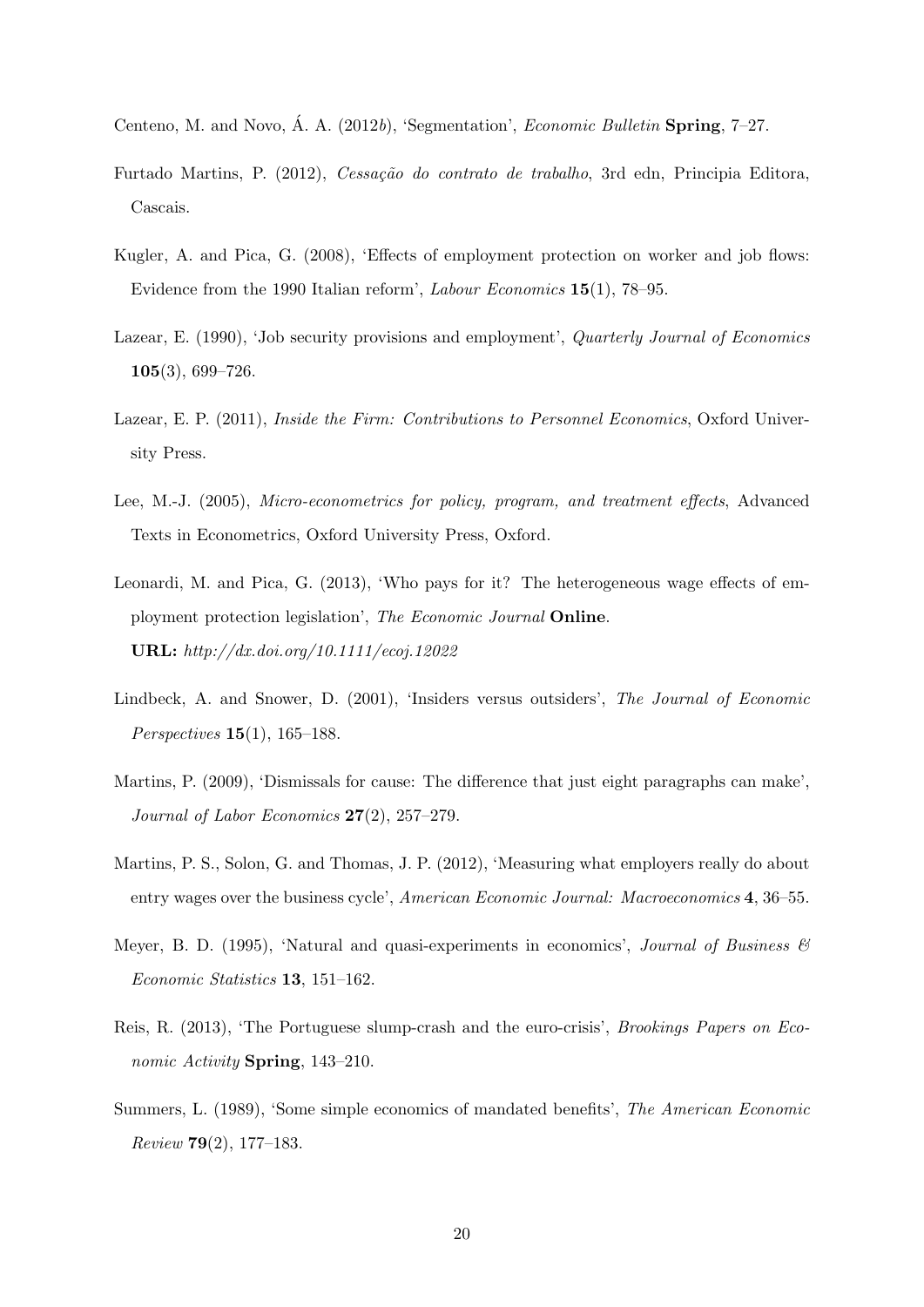# Figures

<span id="page-22-0"></span>

Figure 1: Histograms of firm size (workers per firm) in the before and after periods. Vertical lines indicate firm-size employment protection thresholds; to the right employment protection is stricter.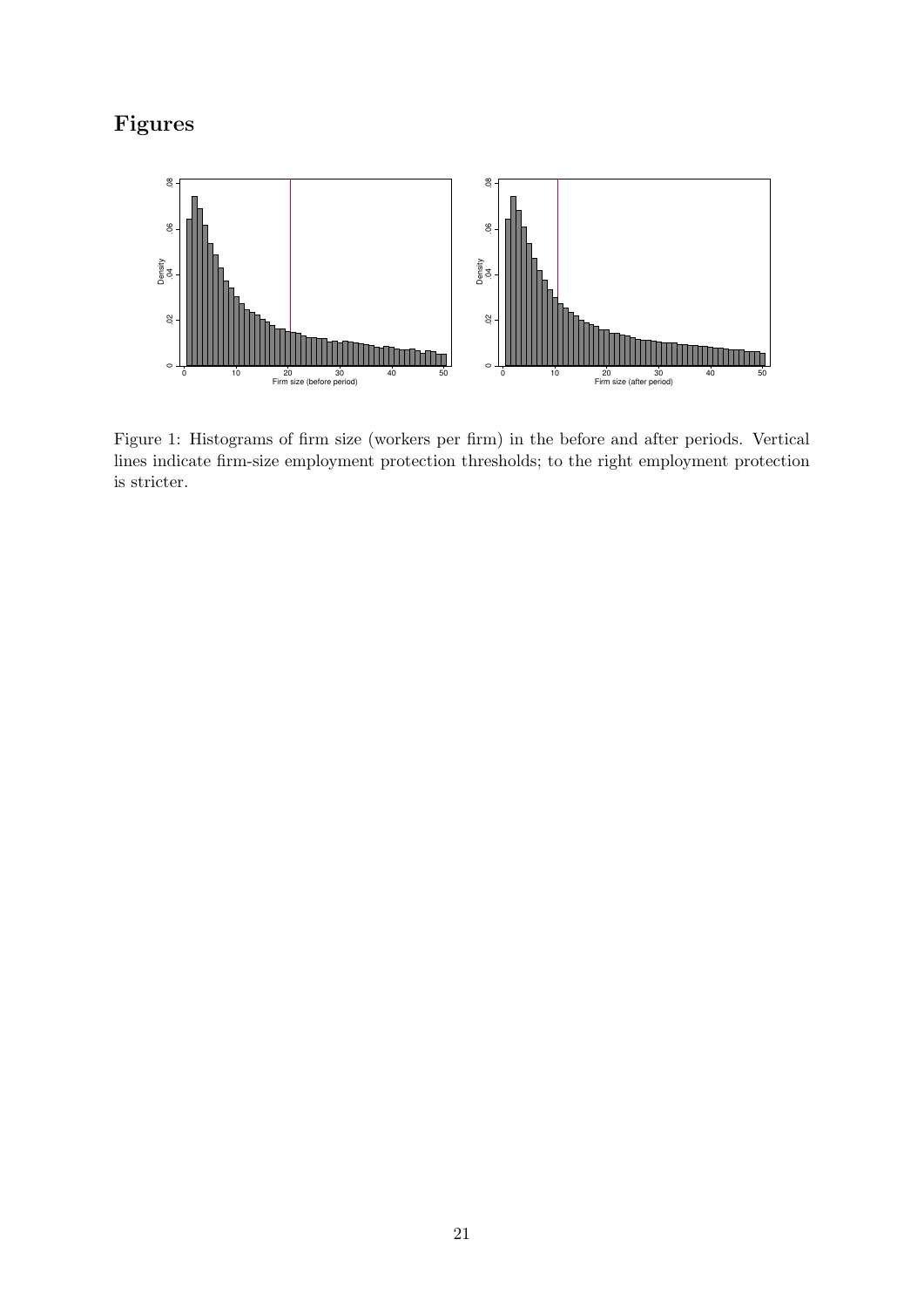# <span id="page-23-0"></span>Tables

| Variable                                       | Mean  | Std.<br>Deviation |
|------------------------------------------------|-------|-------------------|
|                                                | 25.8  | 43.8              |
| Fixed-term contracts (in $%$ )<br>Base wage    | 657.4 | 356.1             |
| Hourly base wage                               | 4.0   | 2.3               |
| Total wage                                     | 807.8 | 442.2             |
| Hourly total wage                              | 4.8   | 2.8               |
| Age (in years)                                 | 37.4  | 10.9              |
| Educational level, percentage of workers with: |       |                   |
| 4 or less years                                | 27.9  | 44.9              |
| $4-6$ years                                    | 23.9  | 42.6              |
| 7-9 years                                      | 20.7  | 40.5              |
| $10-12$ years                                  | 17.9  | 38.3              |
| College                                        | 9.6   | 29.5              |
| Females (in $\%$ )                             | 41.6  | 49.3              |
| Immigrants (in $%$ )                           | 4.0   | 19.5              |
| Minimum wage (in $%$ )                         | 8.3   | 27.5              |
| Tenure (in months)                             | 84.1  | 89.5              |
| Firm size (average number of workers)          | 25.6  | 11.2              |
| Foreign ownership (in $\%$ )                   | 3.5   | 18.3              |
| Number of matches                              |       | 1 405 800         |
| Number of workers                              |       | 1 302 865         |
| Number of firms                                |       | 56 680            |
| Number of observations (matches $\times$ year) |       | 3 581 305         |
| Open-ended contract                            |       | 2 656 122         |
| Fixed-term contract                            |       | 925 183           |
| Before (2002–2003)                             |       |                   |
| Treatment                                      |       | 372 770           |
| Control                                        |       | 513 638           |
| After (2004-2008)                              |       |                   |
| Treatment                                      |       | 1 1 28 1 55       |
| Control                                        |       | 1 566 742         |

Table 1: Summary statistics: Match-level data, 2002-2008

Notes: 2002-2008 data from Quadros de Pessoal. The "before" period corresponds to 2002 and 2003; the "after" period to 2004-2008. For each period, treatment units identify workers in firms with 11 to 20 workers and control units workers in firms with 21 to 50 workers.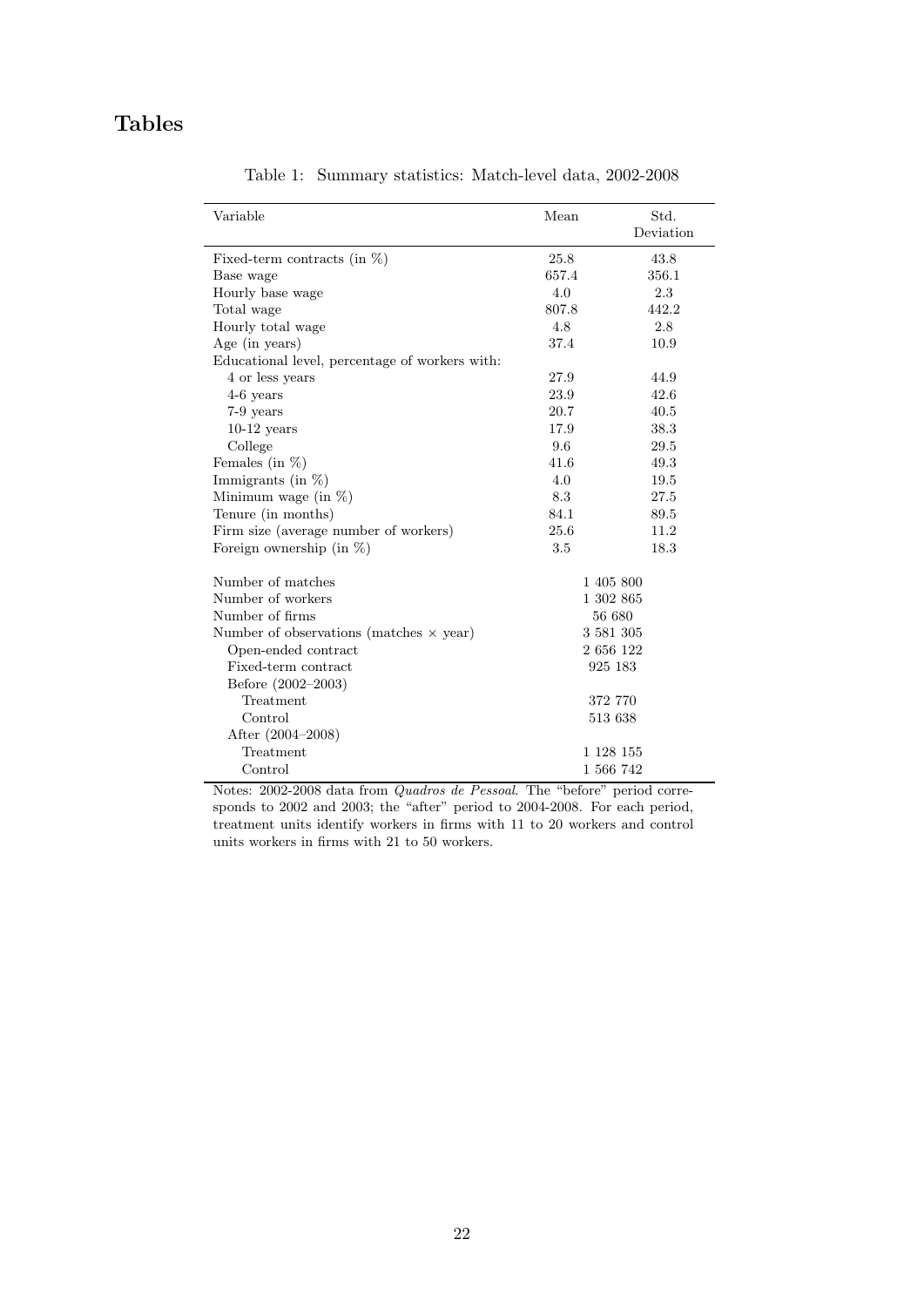<span id="page-24-0"></span>

|                     | Base wage |          |         | Total wage |
|---------------------|-----------|----------|---------|------------|
|                     | Monthly   | Hourly   | Monthly | Hourly     |
| Treat $\times$ Time | 0.065     | $-0.009$ | 0.024   | $-0.050$   |
|                     | (0.452)   | (0.920)  | (0.874) | (0.743)    |
| Treat               | 0.029     | 0.107    | 0.373   | 0.484      |
|                     | (0.888)   | (0.608)  | (0.311) | (0.190)    |
| Time                | 3.456     | 3.422    | 4.019   | 3.929      |
|                     | (0.000)   | (0.000)  | (0.000) | (0.000)    |
| No of observations  |           |          | 945779  |            |

Table 2: Common trend estimation

Notes: Match (worker-firm) fixed effects estimates. Values in percentage points with p-values in parentheses. The estimation window corresponds to the "before" period, 2002 and 2003. Treatment units identify workers in firms with 11 to 20 workers and control units workers in firms with 21 to 50 workers. The estimates are computed for all workers. See equation [\(4\)](#page-10-1) for a list of control variables included in the regressions.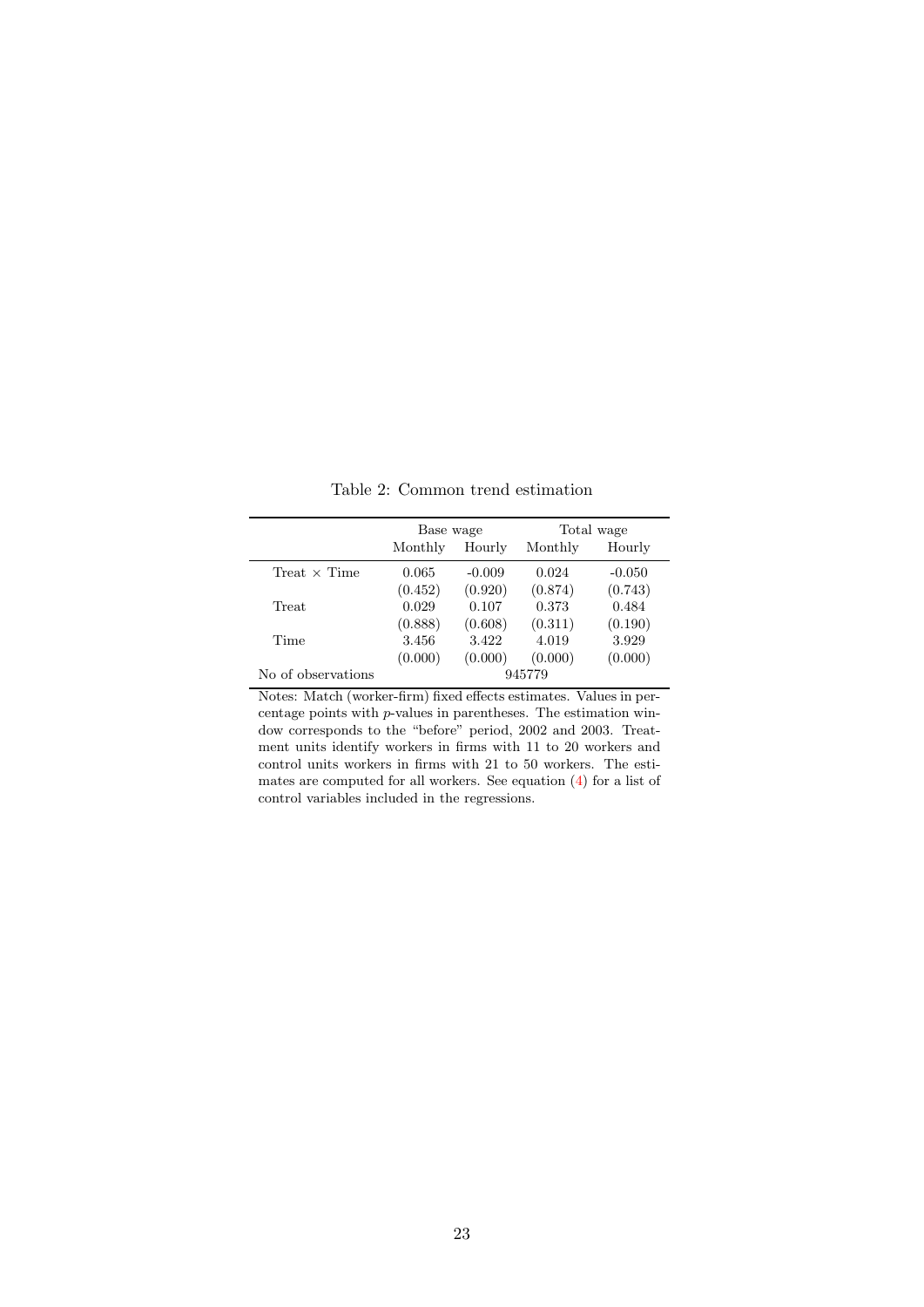<span id="page-25-0"></span>

|                             | Base wage |          |          | Total wage |
|-----------------------------|-----------|----------|----------|------------|
|                             | Monthly   | Hourly   | Monthly  | Hourly     |
| All contracts               | $-0.289$  | $-0.317$ | $-0.272$ | $-0.308$   |
|                             | (0.000)   | (0.000)  | (0.001)  | (0.000)    |
|                             |           |          | 3581305  |            |
| Open-ended contracts        | $-0.227$  | $-0.226$ | $-0.213$ | $-0.227$   |
|                             | (0.000)   | (0.000)  | (0.012)  | (0.008)    |
|                             |           |          | 2656122  |            |
| Older (more than 36 months) | $-0.094$  | $-0.103$ | $-0.061$ | $-0.089$   |
|                             | (0.127)   | (0.105)  | (0.512)  | (0.342)    |
|                             |           |          | 1990753  |            |
|                             |           |          |          |            |
| Newer (up to 36 months)     | $-0.623$  | $-0.707$ | $-0.843$ | $-0.885$   |
|                             | (0.006)   | (0.003)  | (0.023)  | (0.018)    |
|                             |           |          | 665369   |            |
| Fixed-term contracts        | $-0.644$  | $-0.735$ | $-0.508$ | $-0.537$   |
|                             | (0.001)   | (0.000)  | (0.106)  | (0.088)    |
|                             |           |          | 925183   |            |

Table 3: Difference-in-differences estimation

Notes: Match (worker-firm) fixed effects estimates of the After  $\times$  Treat coefficient; values in percentage points with p-values in parentheses adjusted for clustering. The "before" period corresponds to 2002 and 2003; the "after" period to 2004-2008. For each period, treatment units identify workers in firms with 11 to 20 workers and a control units workers in firms with 21 to 50 workers. The estimates are computed for four samples: all workers; workers with open-ended contracts with tenure exceeding 36 months "Older openended contracts"; workers with open-ended contracts with tenure not exceeding 36 months "Newer open-ended contracts"; and workers with fixed-term contracts. Besides the treatment variables, the control variables included in the regressions are: (i) Dummy variable for minimum wage earners; (ii) Female indicator; (iii) Quadratic polynomial in (log) age; (iv) Quadratic polynomial in (log) tenure months; (v) Immigrant indicator; (vi) Educational attainment indicators: (a) 4-6 years, (b) 7-9 years, (c) 10-12 years, and (d) college degree. Workers with 4 or less years of schooling are the reference group; (vii) Foreign ownership majority indicator; (viii) Log firm size measured by the number of workers; (ix) Firm age dummies:  $1, 2, \ldots, 10, 11$ -15, 16-20 years, with the reference group, 21 or more years; (x) District indicators; and (xi) sector of activity (at 2-digits) indicators.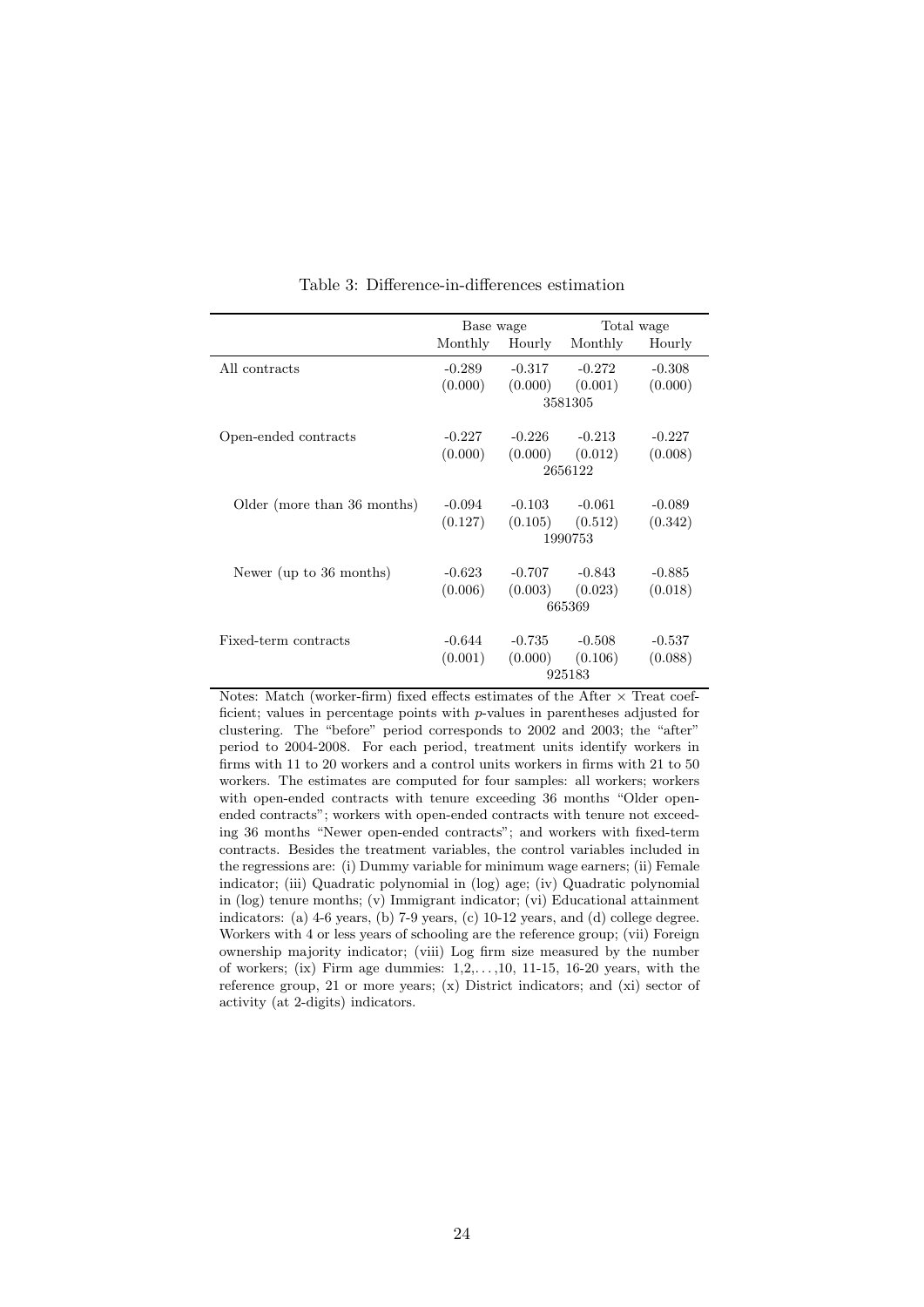<span id="page-26-0"></span>

|       |                                                              | Fixed-term                                                                                                                                                                                                |
|-------|--------------------------------------------------------------|-----------------------------------------------------------------------------------------------------------------------------------------------------------------------------------------------------------|
|       |                                                              |                                                                                                                                                                                                           |
|       |                                                              | contracts                                                                                                                                                                                                 |
|       |                                                              | $-0.508\%$                                                                                                                                                                                                |
| 928   | 809                                                          | 782                                                                                                                                                                                                       |
| 7.93  | 95.45                                                        | 55.62                                                                                                                                                                                                     |
| 0.53  | 0.17                                                         | 0.30                                                                                                                                                                                                      |
|       | 37.11                                                        |                                                                                                                                                                                                           |
|       |                                                              |                                                                                                                                                                                                           |
|       |                                                              |                                                                                                                                                                                                           |
|       |                                                              | High                                                                                                                                                                                                      |
| $5\%$ | $7.5\%$                                                      | $10\%$                                                                                                                                                                                                    |
|       | $27\%$                                                       |                                                                                                                                                                                                           |
|       | 2,500                                                        |                                                                                                                                                                                                           |
| 33.75 | 50.63                                                        | 67.50                                                                                                                                                                                                     |
|       |                                                              |                                                                                                                                                                                                           |
| 110\% | 73%                                                          | 55%                                                                                                                                                                                                       |
|       | Old open-ended<br>contracts<br>$-0.061\%$<br>$_{\text{Low}}$ | Wage losses<br>New open-ended<br>contracts<br>$-0.843\%$<br>Litigation and expected costs<br>Medium<br>Coverage ratio<br>$\langle 0 \rangle$ in the $\langle 0 \rangle$ D is<br>$\mathbf{L}$<br>$-1$ $-1$ |

# Table 4: Wage losses and procedural costs: Back-of-the-envelope computations

<span id="page-26-1"></span>Notes: (1) Coefficients from column (3) in Table [3.](#page-25-0) (2) Portuguese workers receive 14 base wages. (3) Average wage loss given the share of contracts. (4) Probability of litigation of workers dismissed for a cause such as disciplinary or economic.

|                             |          | Share of             |
|-----------------------------|----------|----------------------|
|                             |          | fixed-term contracts |
| Total monthly wage          | Low      | High                 |
| All contracts               | $-0.255$ | $-0.235$             |
|                             | (0.009)  | (0.086)              |
|                             | 1790942  | 1790363              |
| Open-ended contracts        | $-0.244$ | $-0.052$             |
|                             | (0.013)  | (0.748)              |
|                             | 1680160  | 975962               |
| Older (more than 36 months) | $-0.086$ | 0.065                |
|                             | (0.424)  | (0.721)              |
|                             | 1265885  | 724868               |
| Newer (up to 36 months)     | $-0.826$ | $-0.754$             |
|                             | (0.052)  | (0.300)              |
|                             | 414275   | 251094               |
| Fixed-term contracts        | 1.276    |                      |
|                             |          | $-0.694$             |
|                             | (0.195)  | (0.036)              |
|                             | 110782   | 814401               |

### Table 5: Difference-in-differences estimation by two-tier intensity

Notes: Match (worker-firm) fixed effects estimates of the After  $\times$  Treat coefficient; values in percentage points with p−values in parentheses adjusted for clustering and below the number of observations. The estimation samples are splitted according to the two-tier intensity, low and high, respectively firms with a share of fixed-term contracts below and above the mediam. See notes to Table [3](#page-25-0) for other estimation details.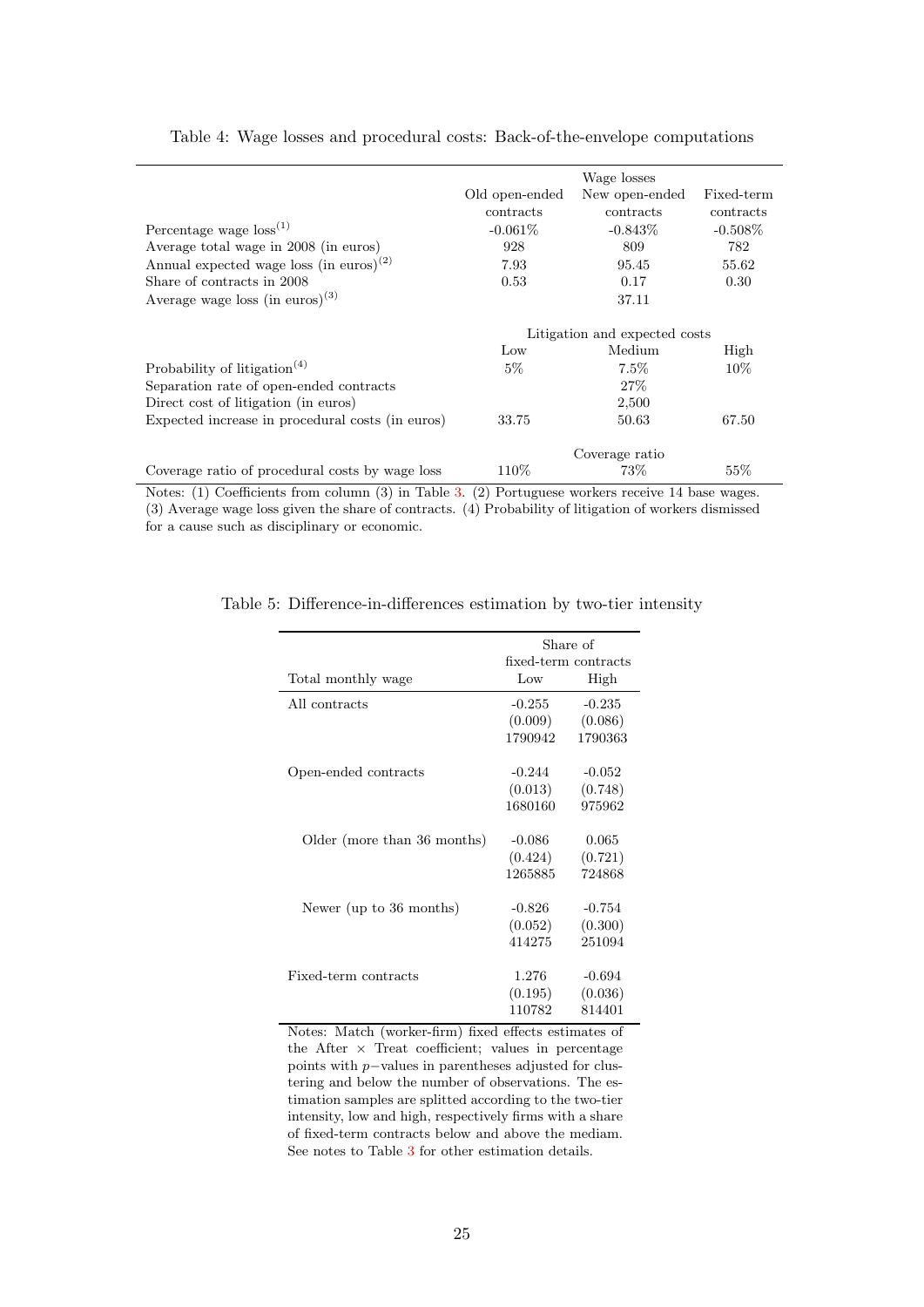<span id="page-27-0"></span>

| i<br>Í<br>י<br>י                                                                                                                                                                                                                                                                                                                                       |
|--------------------------------------------------------------------------------------------------------------------------------------------------------------------------------------------------------------------------------------------------------------------------------------------------------------------------------------------------------|
| $\begin{bmatrix} 1 & 0 & 0 \\ 0 & 0 & 0 \\ 0 & 0 & 0 \\ 0 & 0 & 0 \\ 0 & 0 & 0 \\ 0 & 0 & 0 \\ 0 & 0 & 0 & 0 \\ 0 & 0 & 0 & 0 \\ 0 & 0 & 0 & 0 \\ 0 & 0 & 0 & 0 & 0 \\ 0 & 0 & 0 & 0 & 0 \\ 0 & 0 & 0 & 0 & 0 \\ 0 & 0 & 0 & 0 & 0 & 0 \\ 0 & 0 & 0 & 0 & 0 & 0 \\ 0 & 0 & 0 & 0 & 0 & 0 & 0 \\ 0 & 0 & 0 & 0 & 0 & 0 & 0 \\ $<br>1<br>ׇ֘֝֬֕<br>֠<br>¢ |
| $\sim$<br>ļ                                                                                                                                                                                                                                                                                                                                            |
| $-2.3$<br>ı<br>ׇ֚֘֡                                                                                                                                                                                                                                                                                                                                    |
| ׇ֚<br>$\frac{1}{2}$<br>ł                                                                                                                                                                                                                                                                                                                               |
| ś                                                                                                                                                                                                                                                                                                                                                      |
| $\frac{1}{2}$<br>ł<br>j<br>ĺ                                                                                                                                                                                                                                                                                                                           |

| Total monthly wage                                                                                                                                                                                                                                                                                                                                                                                                                                                                                                                                                              |                                           | Age                            | Gender                         |                               |                               | Sector                        |                                    | Skill                         |                               |
|---------------------------------------------------------------------------------------------------------------------------------------------------------------------------------------------------------------------------------------------------------------------------------------------------------------------------------------------------------------------------------------------------------------------------------------------------------------------------------------------------------------------------------------------------------------------------------|-------------------------------------------|--------------------------------|--------------------------------|-------------------------------|-------------------------------|-------------------------------|------------------------------------|-------------------------------|-------------------------------|
|                                                                                                                                                                                                                                                                                                                                                                                                                                                                                                                                                                                 | $\frac{35}{5}$<br>$\widehat{\mathcal{A}}$ | $\geq 35$<br>$\widehat{\Xi}$   | Male<br>$\widehat{\odot}$      | Female<br>ê                   | Manuf<br>$\widehat{\Xi}$      | Constr<br>$\widehat{F}$       | Services<br>$\widehat{\mathbb{C}}$ | White<br>E                    | Blue                          |
| Older open-ended contracts                                                                                                                                                                                                                                                                                                                                                                                                                                                                                                                                                      | (0.598)<br>675811<br>0.095                | 1314942<br>(0.780)<br>$-0.032$ | 1149562<br>(0.035)<br>$-0.272$ | 841191<br>(0.228)<br>157      | 738038<br>(0.400)<br>$-0.119$ | 192252<br>(0.035)<br>$-0.711$ | 1060463<br>(0.236)<br>$-0.163$     | 423839<br>$-0.498$<br>(0.035) | 1566914<br>0.260)             |
| New open-ended contracts                                                                                                                                                                                                                                                                                                                                                                                                                                                                                                                                                        | $-0.933$<br>(0.073)<br>383644             | $-0.653$<br>281725<br>(0.240)  | 407159<br>$-1.194$<br>(0.018)  | 258210<br>$-0.310$<br>(0.553) | $-0.784$<br>(0.164)<br>202480 | $-2.149$<br>(0.058)<br>99242  | $-0.769$<br>363647<br>(0.177)      | 126597<br>(0.456)<br>$-0.660$ | 538772<br>$-0.852$<br>(0.043) |
| Fixed-term contracts                                                                                                                                                                                                                                                                                                                                                                                                                                                                                                                                                            | 545352<br>$-0.382$<br>(0.387)             | $-0.296$<br>(0.535)<br>379831  | $-0.966$<br>534680<br>(0.033)  | 390503<br>(0.852)<br>0.078    | 198343<br>(0.602)<br>0.283    | 117447<br>(0.103)<br>$-1.581$ | 109393<br>$-0.716$<br>(0.101)      | 43517<br>$-0.528$<br>(0.553)  | 781666<br>$-0.289$<br>(0.402) |
| variable); values in percentage points with p-values in parentheses adjusted for clustering and below the number of<br>period, treatment units identify workers in firms with 11 to 20 workers and control units workers in firms with 21 to<br>observations. The "before" period corresponds to 2002 and 2003; the "after" period comprises 2004 to 2008. For each<br>Notes: Match (worker-firm) fixed effects estimates of the average treatment effect on the treated (After x Treat<br>50 workers. See Table 3 for a list of control variables included in the regressions. |                                           |                                |                                |                               |                               |                               |                                    |                               |                               |

50 workers. See Table [3](#page-25-0) for a list of control variables included in the regressions.